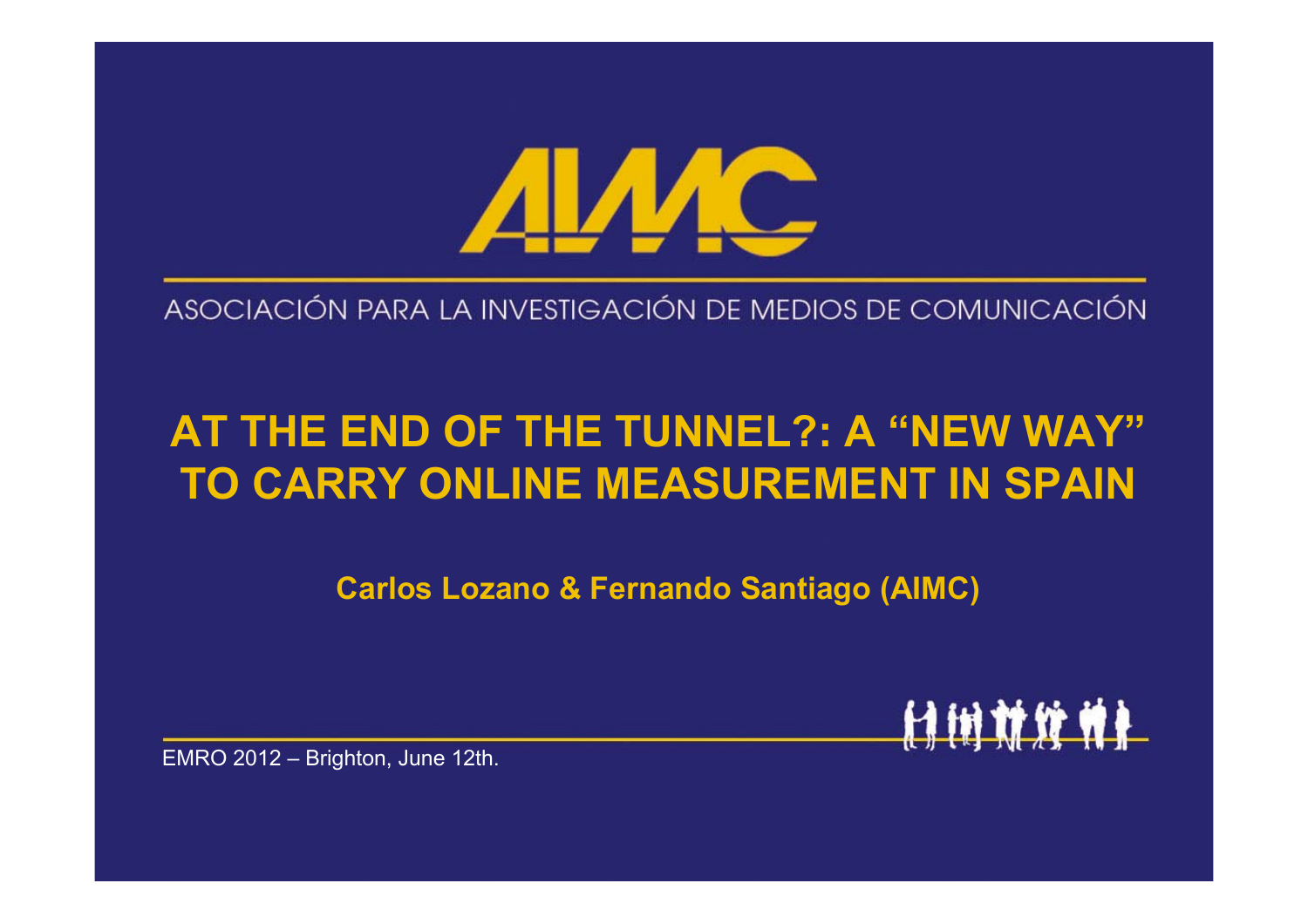### **Start of the History**

#### П **AIMC-IAB agreement**

- Formal establishment of the Framework agreement: June 2007
- ◆ Objective:

*"Define the ideal conditions to improve audience measurement in interactive media and to boost growth of investment"*

#### $\mathcal{L}_{\text{max}}$ **Situation until the agreement**

- ◆ Nielsen: activ operator since 2002, widespread leader, but...
	- Without reference data accepted by the market
	- Without independent audit
	- Without Clients Committee (CC)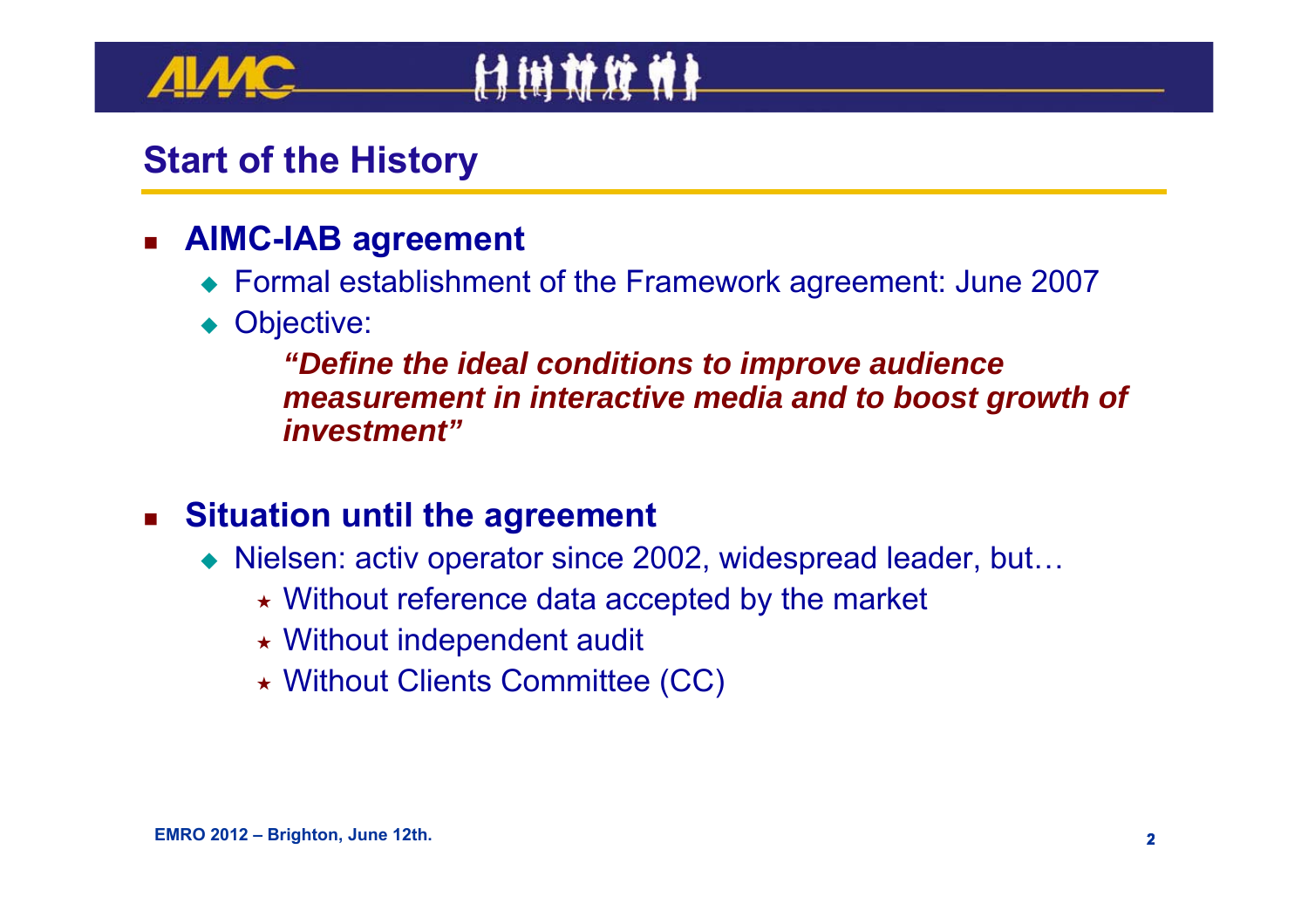### **The agreement AIMC-IAB: effects in the market**

11 IN **17 IF WA** 

- П **Digital Group (June 2007)**
	- **White Paper (June 2008): "Guidelines for good practise in digital audience measurement"**
- Digital Measurement<br>Council (June 2009)<br>● Requirements for encontries and the assurement<br>But it is no **Council (June 2009)**
	- ♦ **Requirements for online measurement**



But it is not enough…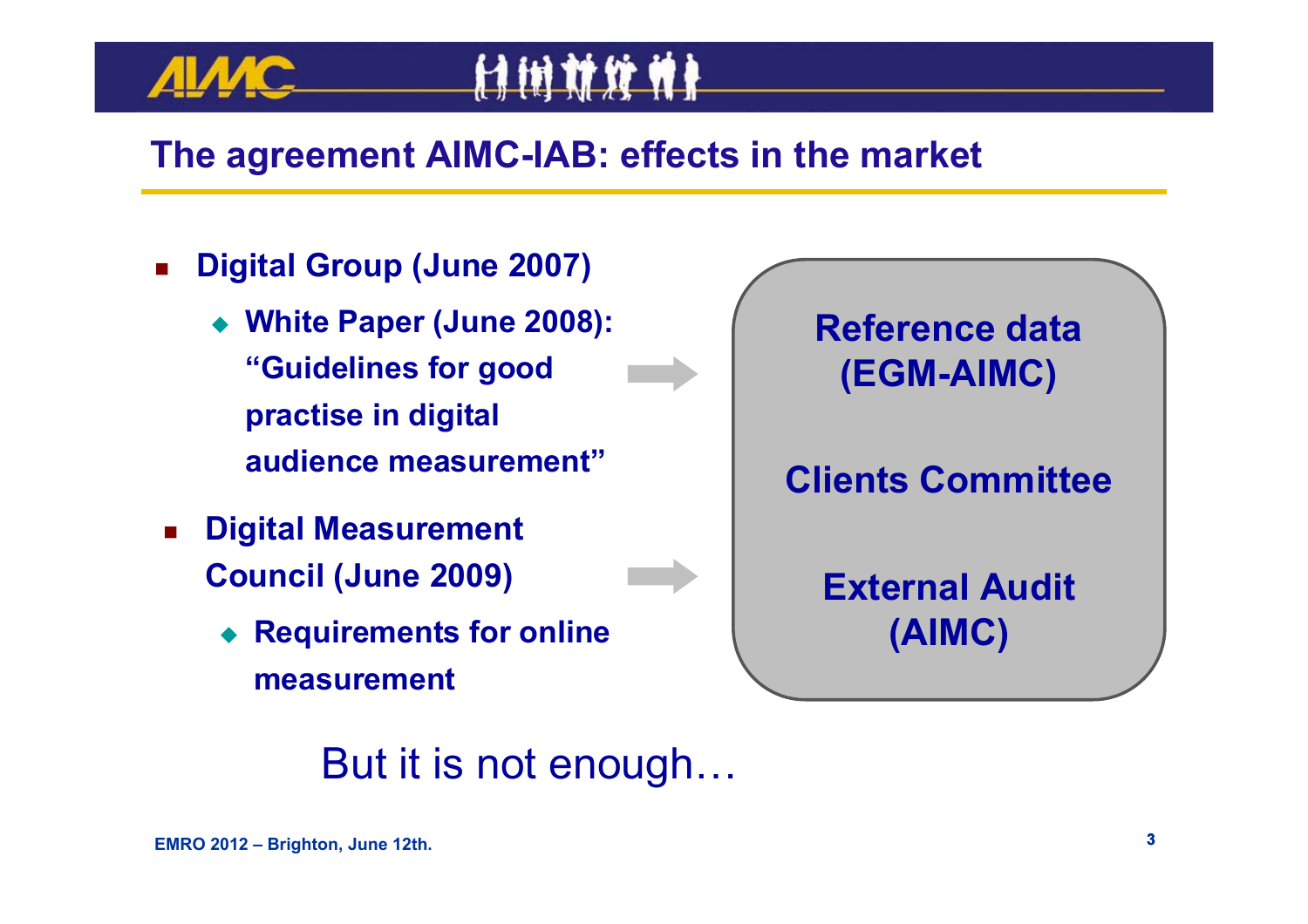

#### **The agreement AIMC-IAB: effects in the market**

- Π **Request for proposals about online measurement services (July 2011)**
	- To **establish the Contracting Committee** (December 2010)
		- **Define the Technical Specifications**
		- **Evaluation of the offers**
	- **Tender resolution** (October 2011)

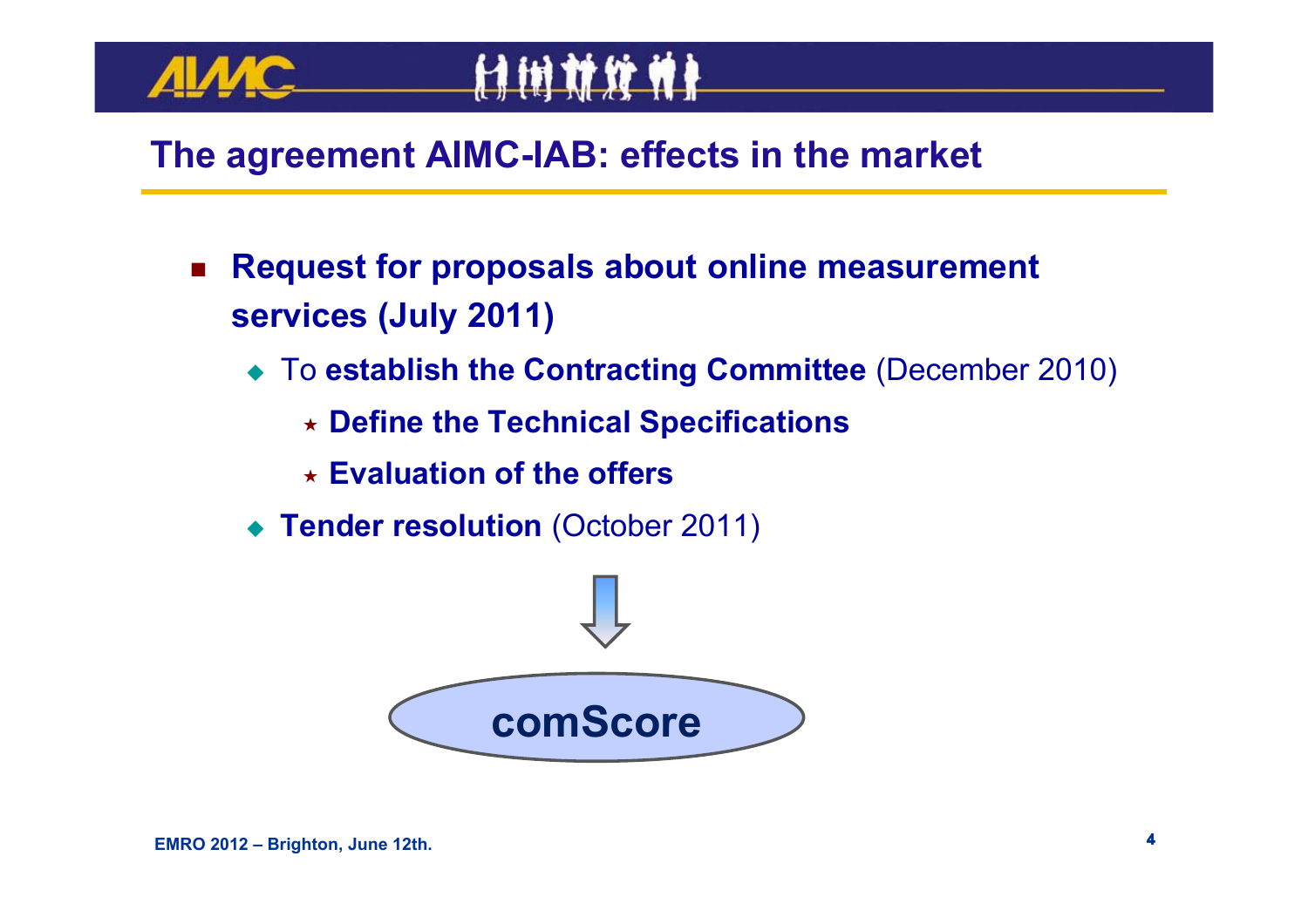



### **And now: The monitoring Committee**

- $\mathbf{r}$  **Monitoring** (January 2012)
	- **Control and monitor of comScore measurement operation**
	- **Establishment a roadmap with milestones to complete**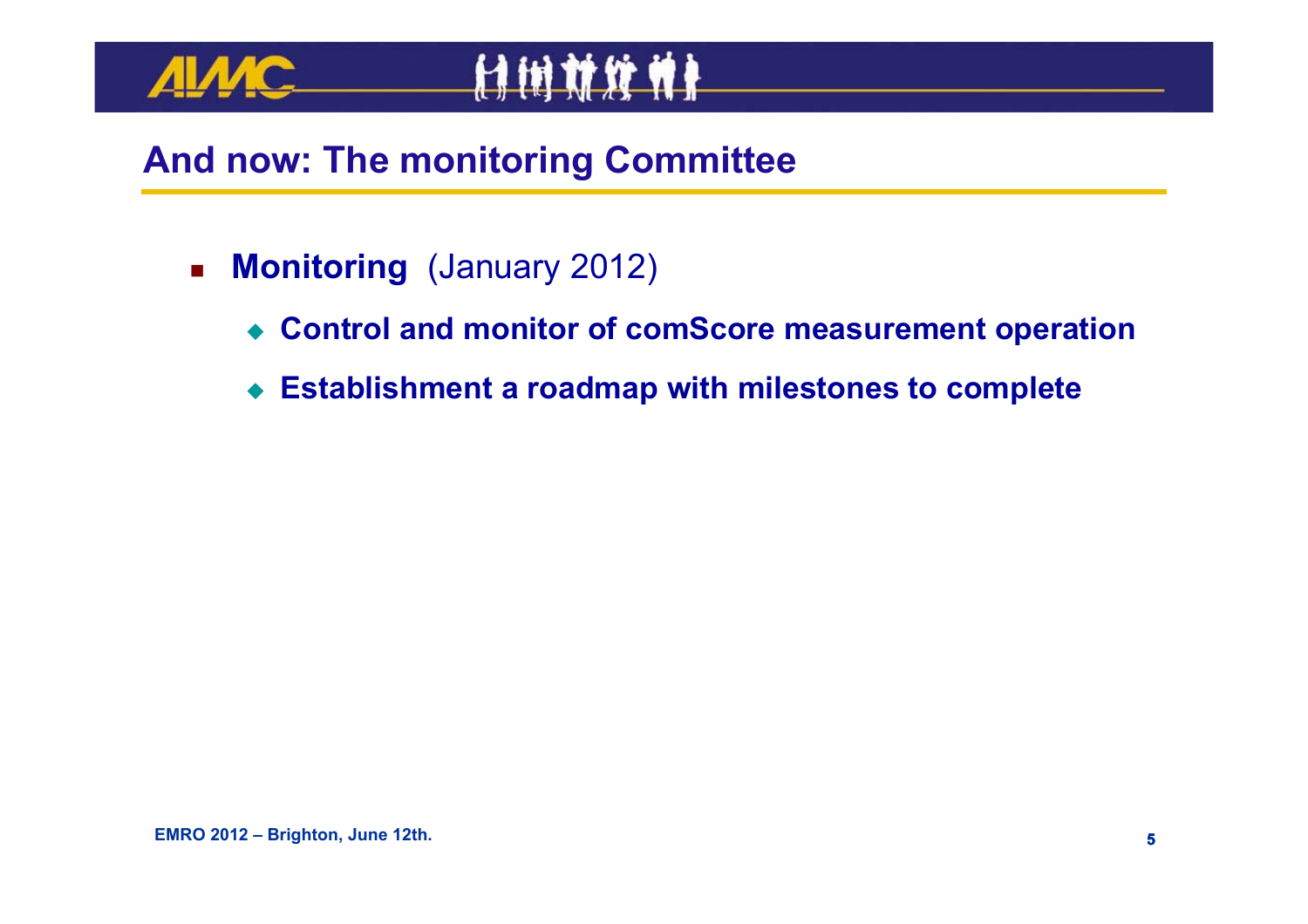



# **The process**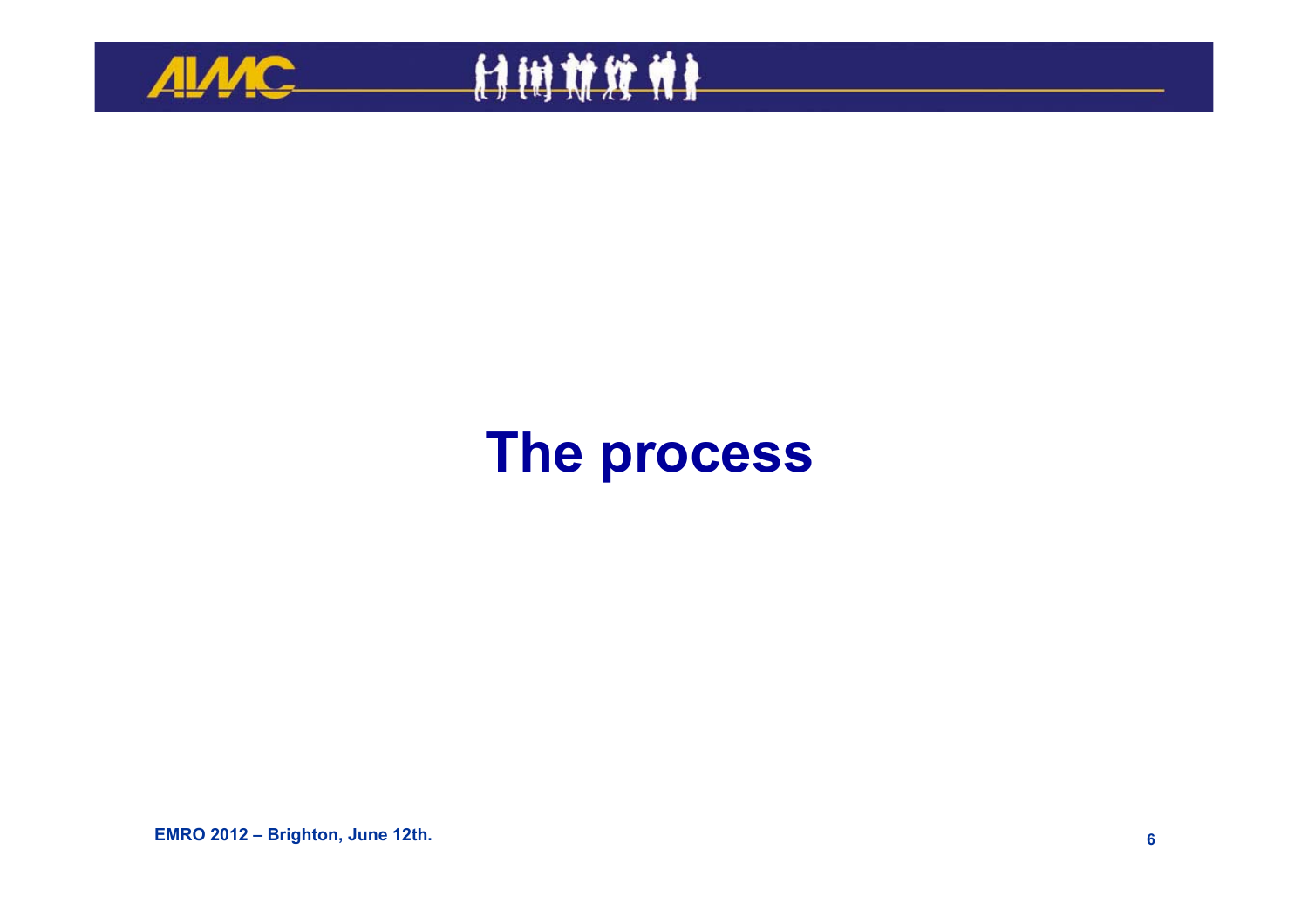



# **2007-2009: Digital Group IAB/AIMC**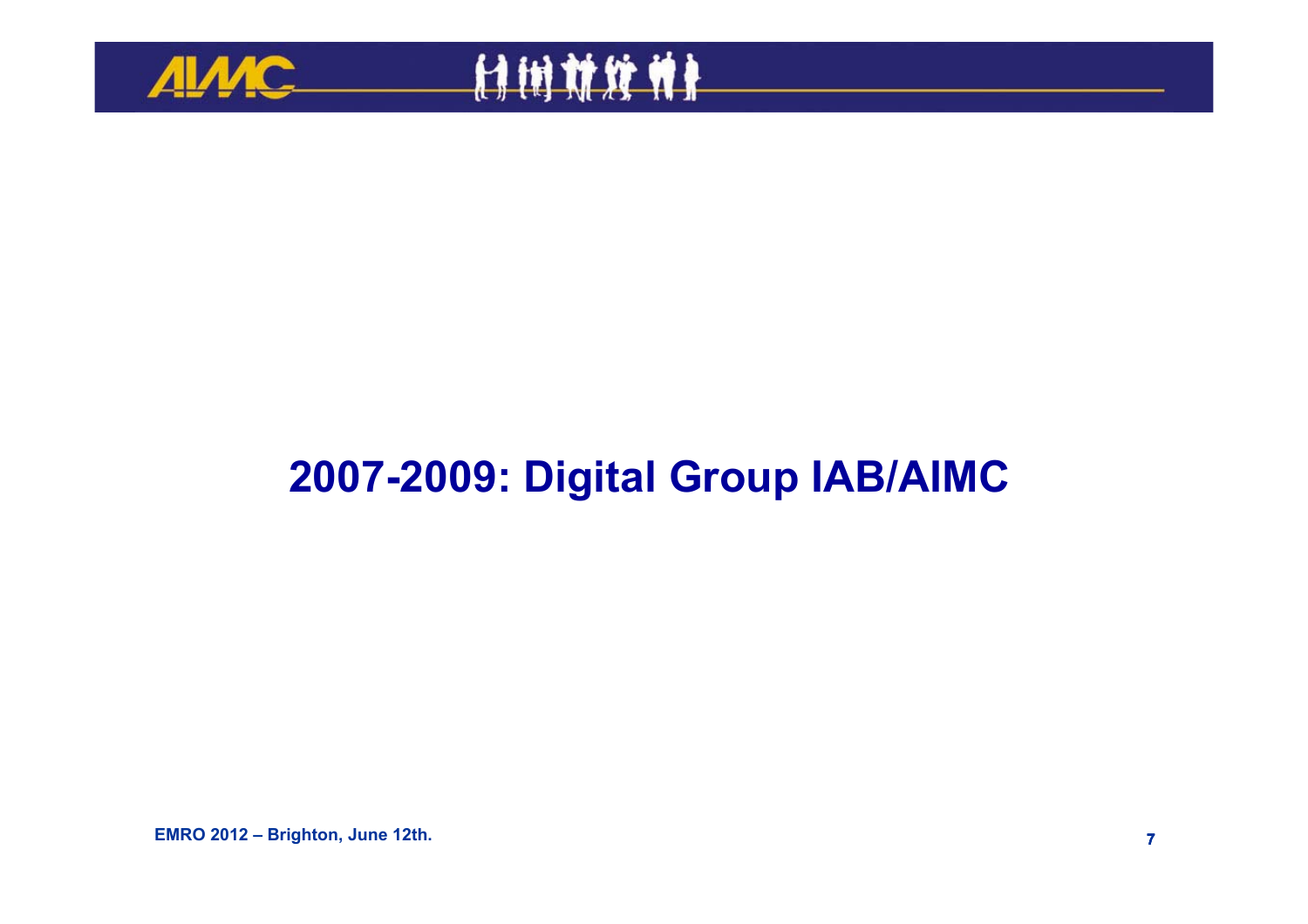### **Digital Group**

- П **Created in June 2007 and coordinated by AIMC and IAB**
- $\mathcal{L}_{\mathcal{A}}$  **It is a forum, that works like a JIC, and composed of industry representatives**
	- ◆ Advertisers (1) / Agencies (3)
	- ◆ Media (2) / Web Portals (2) / Ad Networks (1)
- П **Aims**:
	- **To define the best conditions to improve the online audience measurement (the White Paper)**
	- **To increase the invesment in advertisement**
	- **To reach an agreement about the online measurement**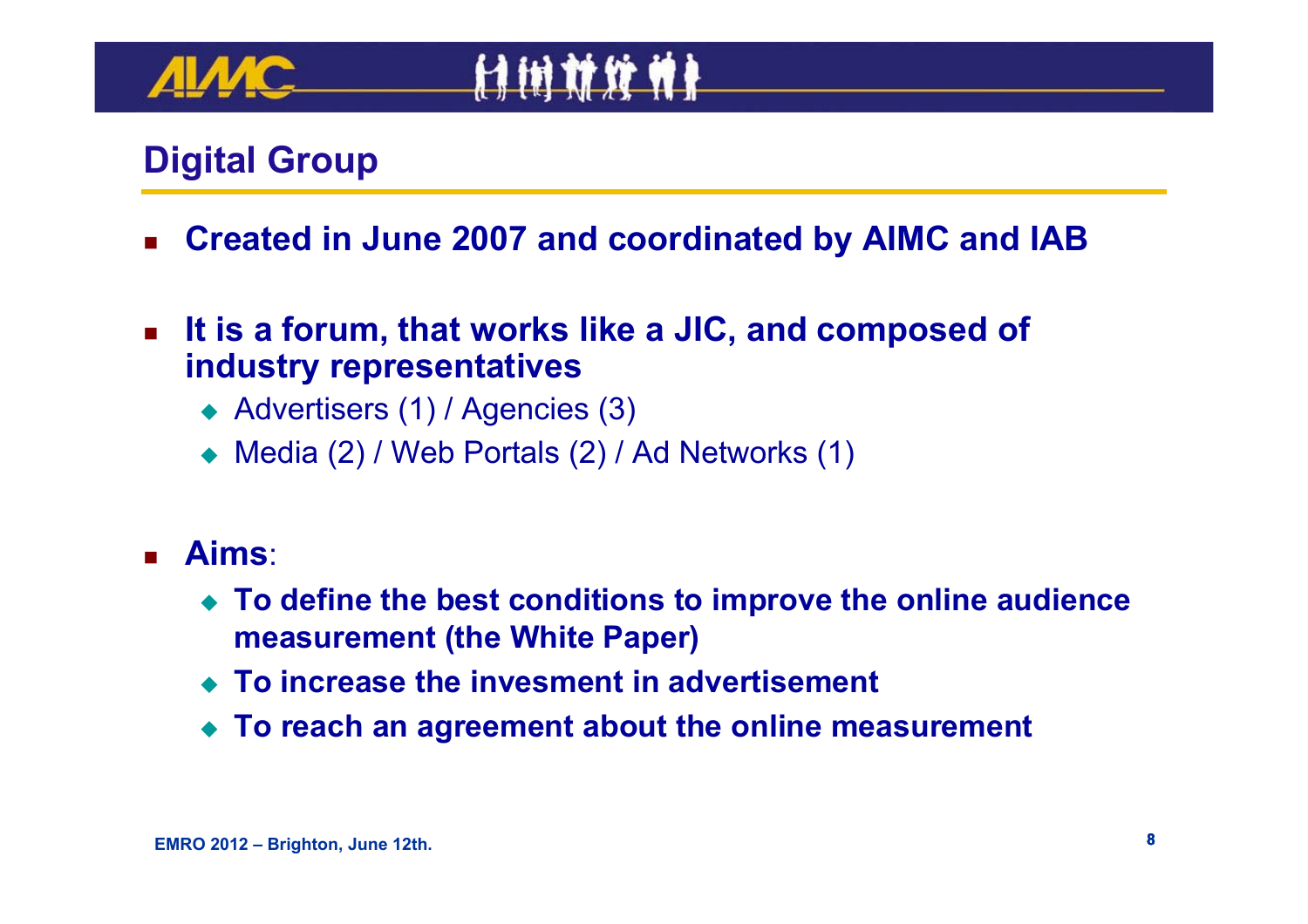### **Digital Group**

- П **Actions:**
	- **Intermediate with the current or potential measurers (Nielsen / Nedstat / Weborama / ComScore)**
		- Comunnicating market needs
		- $\star$  Proposing quality recquirements
		- Working towards the existence of control and audit organs
	- **Looking for transparency**
	- ♦ **Communicate to the market the work evolution**
		- Attend to forums (Vll Encuentros Internacionales AIMC, nov. 2007, nov. 2011; Inspirational IAB, nov. 2008 y nov. 2009)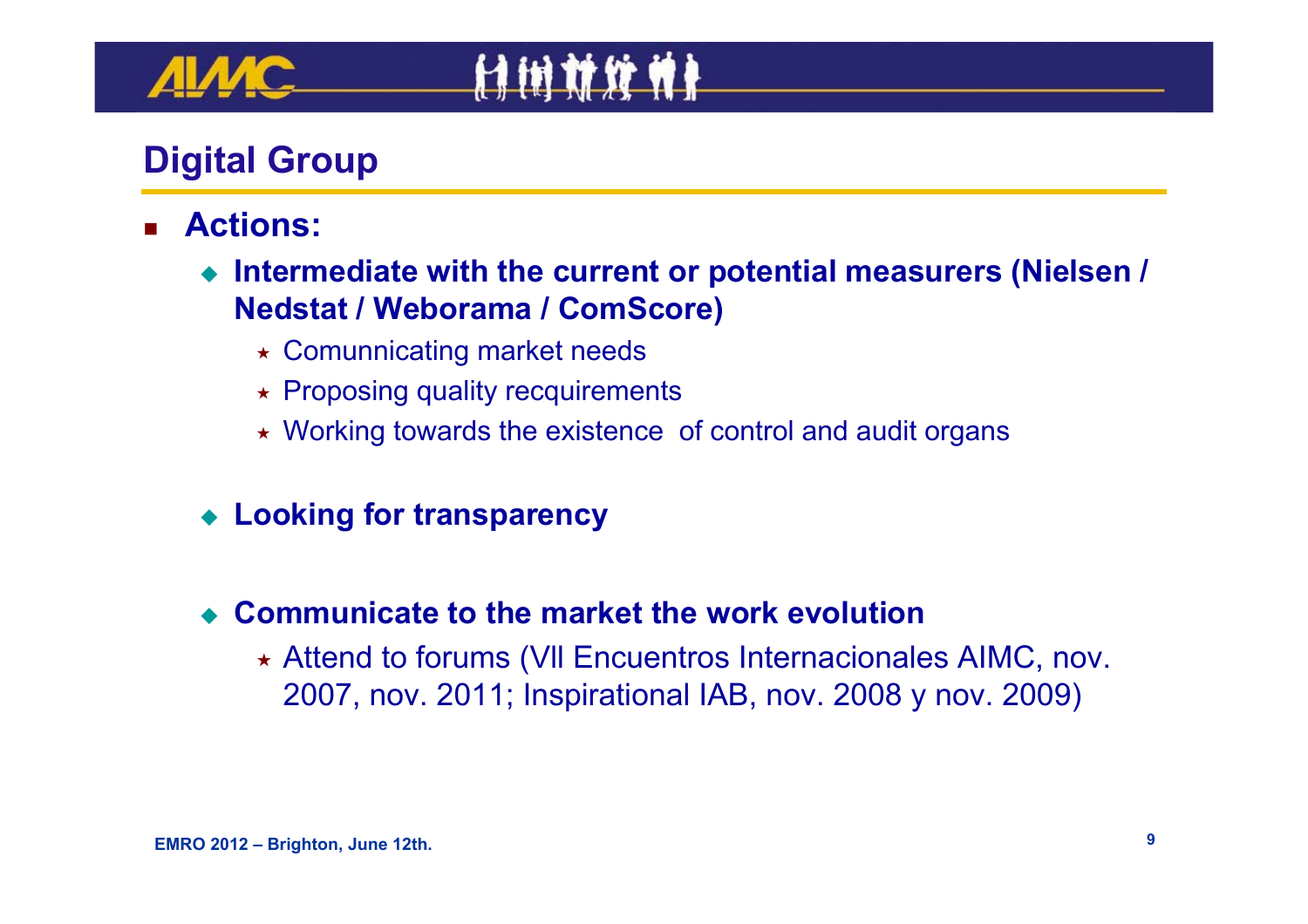### **Digital Group**

- П **White Paper IAB-AIMC: "Guidelines for good practise in digital audience measurement" (June 2008)**
- П **General Principles of Digital Audience Measurement**
	- $\blacktriangleright$ **Uniqueness**
	- $\blacktriangleright$ **Usefulness for advertising**
	- $\blacktriangleright$ **Adaptability to local market**
	- $\blacktriangleright$ **Consensus**
	- $\blacktriangleright$ **Transparency**
	- $\blacktriangleright$ **Solvency and viability**

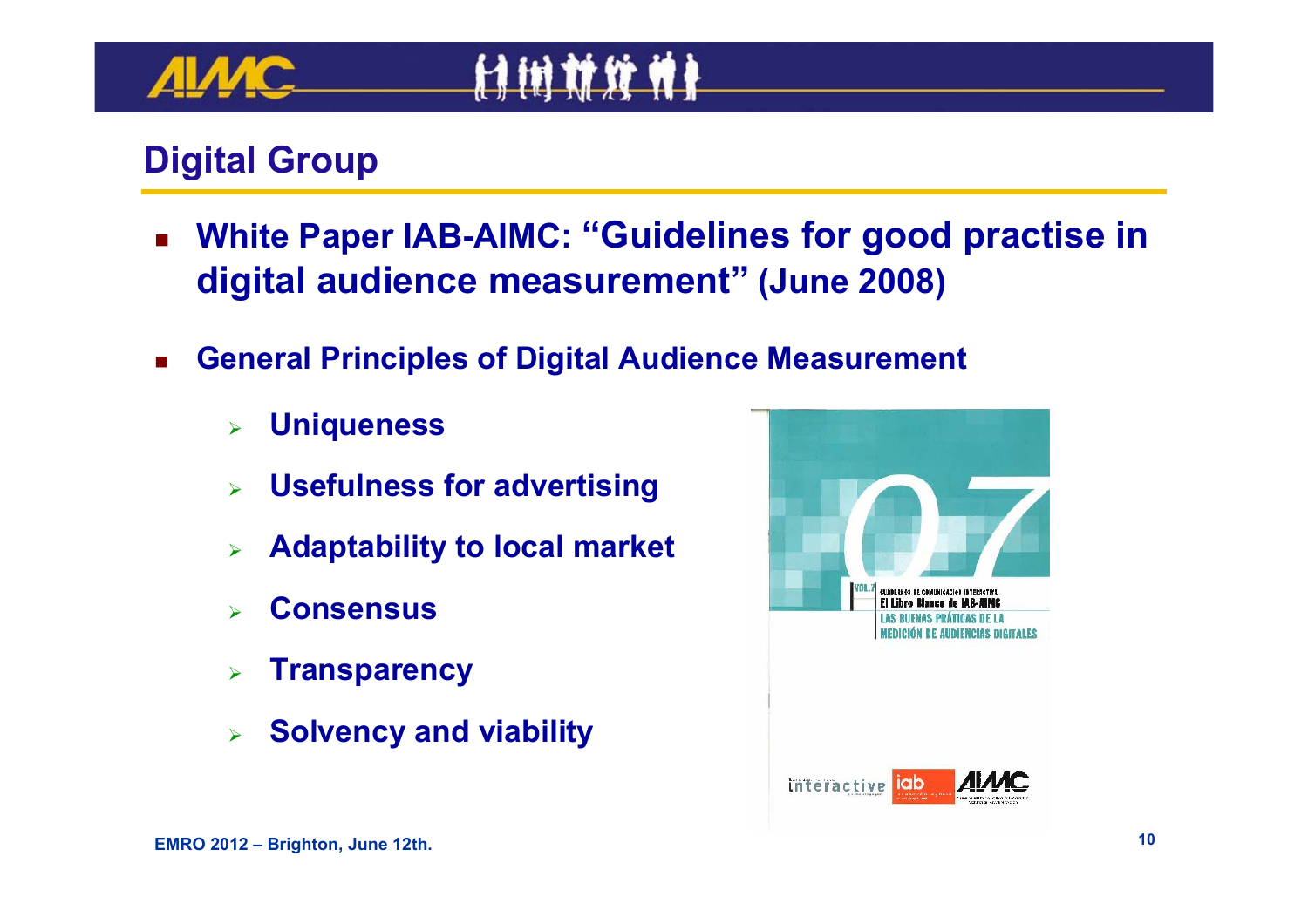



# **2009-2010: Digital Measurement Council (DMC)**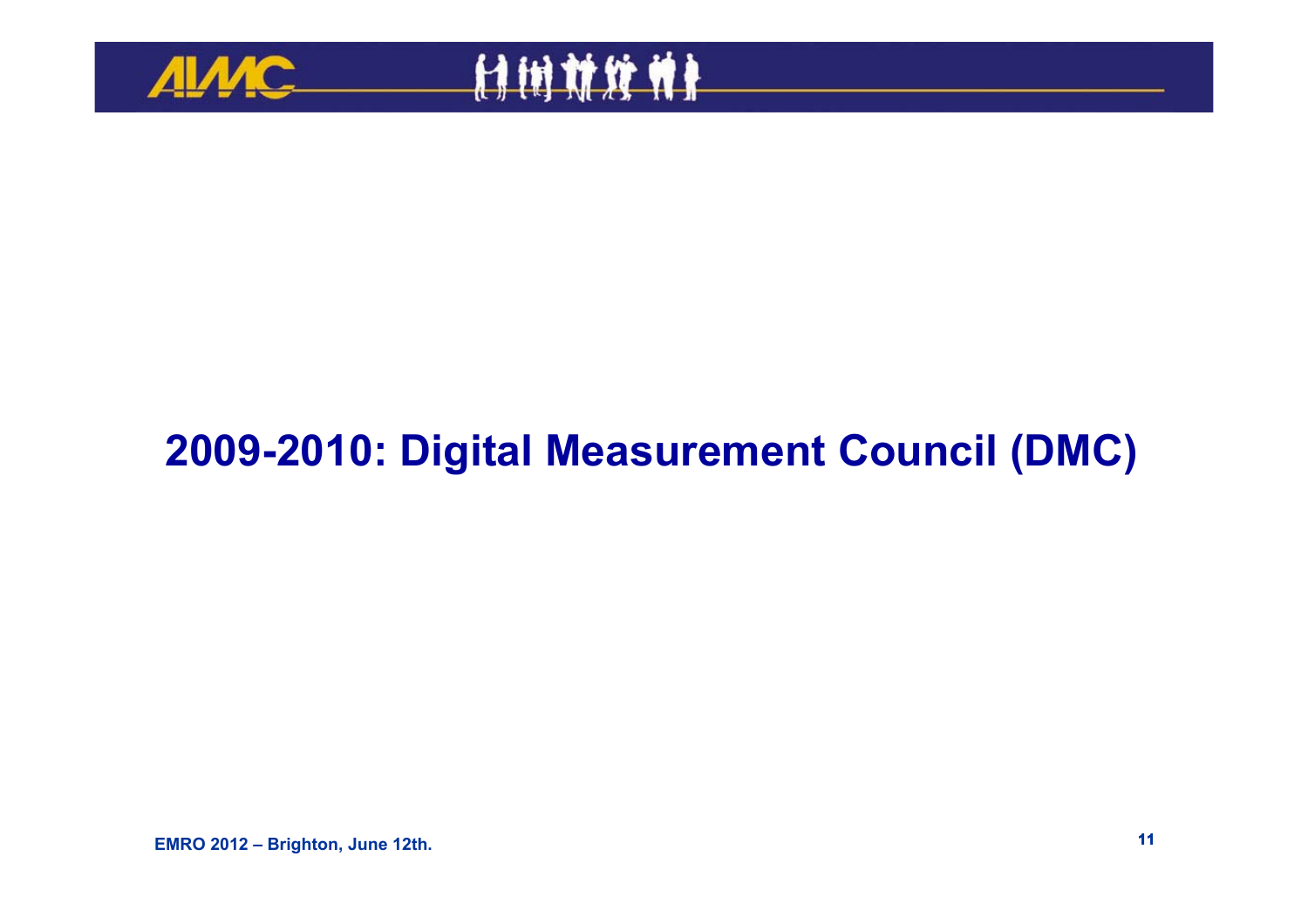#### П **Functions**

- ◆ monitor the implementation of White Paper
- ◆ boost Clients Committee
- ◆ advice the CC
- $\bullet$  ensure the existence of an auditory for the measurers

**HIMMWHA** 

 work for the implementation of methodological and technical improvements.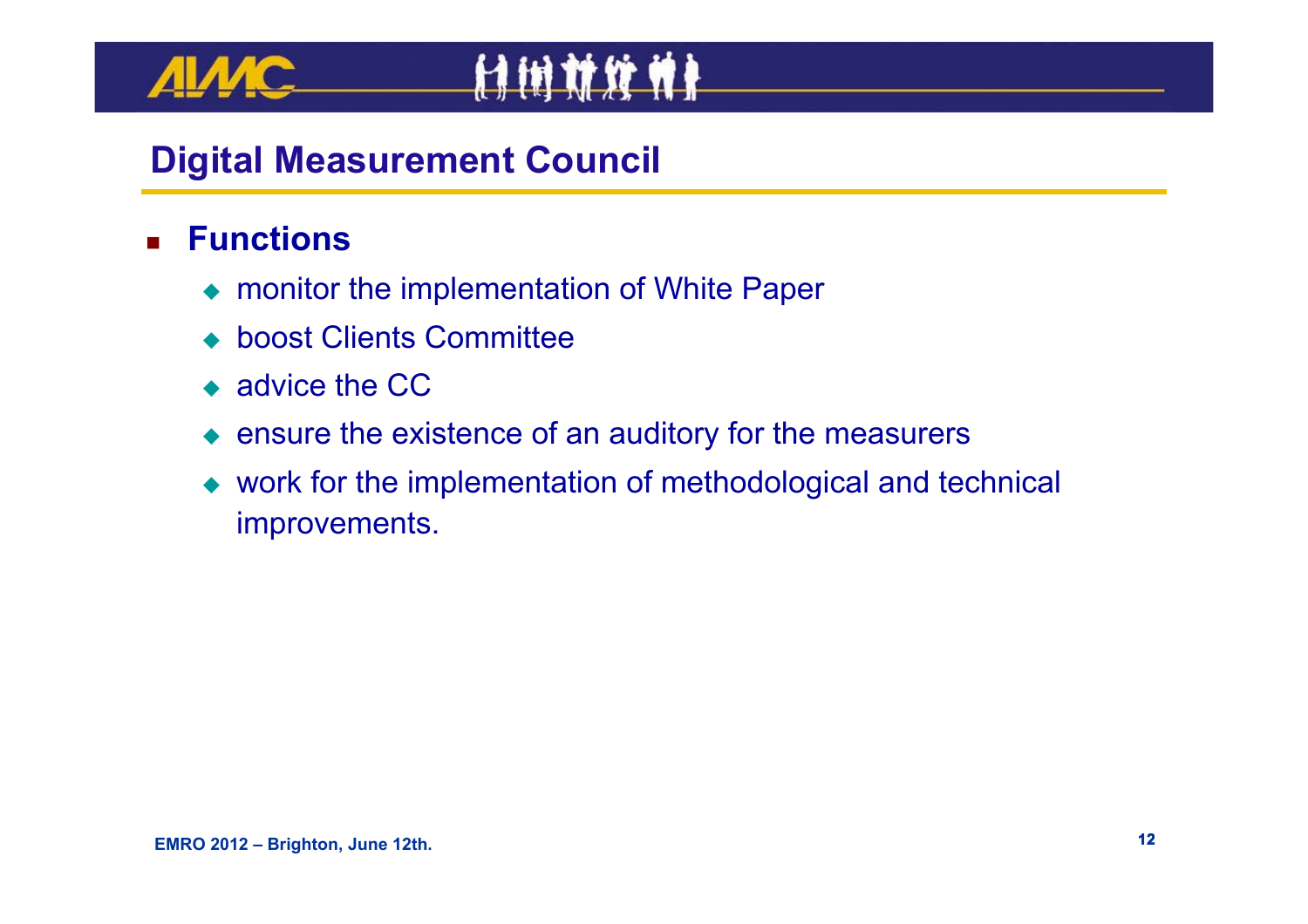#### П **Actions (1)**

#### **Evaluation of activ measurers in Spain**

- Demoscopic methodological: Nielsen y ComScore.
- Technical methodologies: Weborama y Nedstat

#### **Benchmarking of the measurers**

- $\star$  How the measurers work
- Willingness to control and audit
- Panel Methodology, meter, hybrid data
- Data management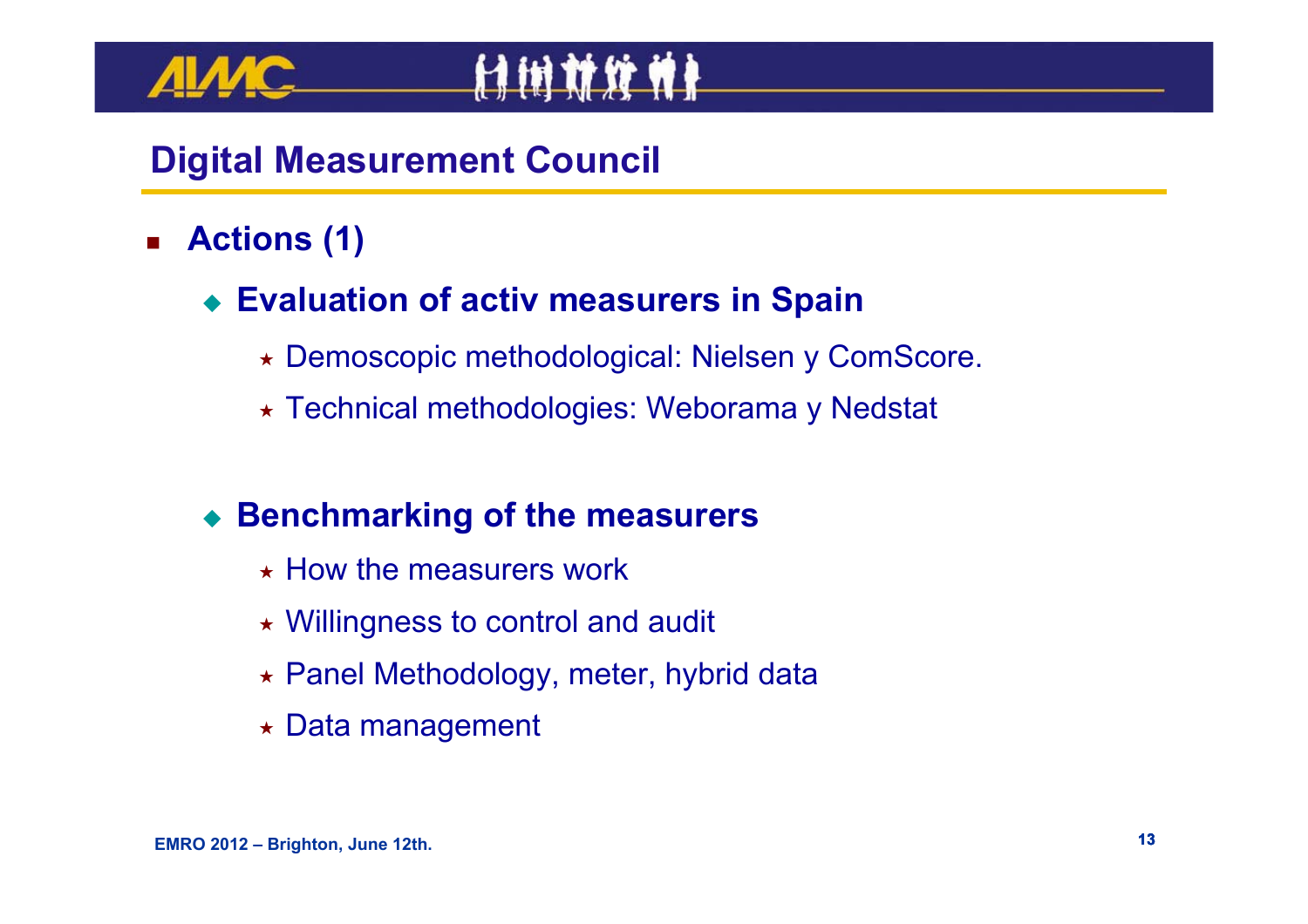



#### **Benchmarking of the measurers <sup>→</sup> 1Q 2009**

| <b>OPERATIONAL</b>               | <b>CONTROL ARRANGEMENT</b>                 | <b>METHODOLOGY</b>                    | <b>DATA MANAGEMENT</b>                  |  |
|----------------------------------|--------------------------------------------|---------------------------------------|-----------------------------------------|--|
| <b>Total countries</b>           | <b>Users Committee in Spain</b>            | Project in Spain -                    | <b>Data Tools</b>                       |  |
| <b>Total Europe</b>              | Users Committee - Other countries          | Methodology Panel in other countries  | Data Query / rankings                   |  |
| Audience measurement             | Power decision                             | Reference Data                        | Minimum unit of analysis                |  |
| <b>United Kingdom</b>            | Composition CU Spain                       | Spain                                 | <b>Historical data</b>                  |  |
| Italy                            | agencies                                   | other countries                       | <b>Targets creation</b>                 |  |
| Germany                          | media                                      | <b>Panel - Market Reference</b>       | sociodemographic disaggregated          |  |
| France                           | portals                                    | Capture system of the sample          | consumption                             |  |
| Holland                          | associations                               | <b>Panel Management Documentation</b> | attitudinal                             |  |
| Sweden                           | others                                     | Labelling - Sociodemographic          | Planning and probabilistic data modules |  |
| Spain                            | CC Membership in other countries           | Selecting respondents                 | Sample Data                             |  |
| <b>Workforce in Spain</b>        | Decision on its composition                | <b>Labelling - Devices</b>            | Access to raw data / disaggregated      |  |
| <b>Business template</b>         | <b>Audit in Spain</b>                      | PC                                    |                                         |  |
| <b>Technical staff</b>           | <b>Auditing - Others</b>                   | <b>Mobile Phone</b>                   |                                         |  |
| <b>Customers in Spain</b>        | auditors                                   | Consoles / Other                      |                                         |  |
| Autonomy of operation            | audit scope                                | Labelling - Type of content           |                                         |  |
| Troubleshooting                  | Frequency of audit                         | Pages                                 |                                         |  |
|                                  | Disposal for local audit                   | <b>Video</b>                          |                                         |  |
|                                  | Disposal for collaborators                 | audio                                 |                                         |  |
|                                  | Partners in other countries                | flash                                 |                                         |  |
|                                  | Examples of collaboration with third parts | applications                          |                                         |  |
|                                  |                                            | Widgets                               |                                         |  |
|                                  |                                            |                                       |                                         |  |
|                                  |                                            |                                       |                                         |  |
|                                  |                                            |                                       |                                         |  |
|                                  |                                            |                                       |                                         |  |
| EMRO 2012 - Brighton, June 12th. |                                            |                                       | 14                                      |  |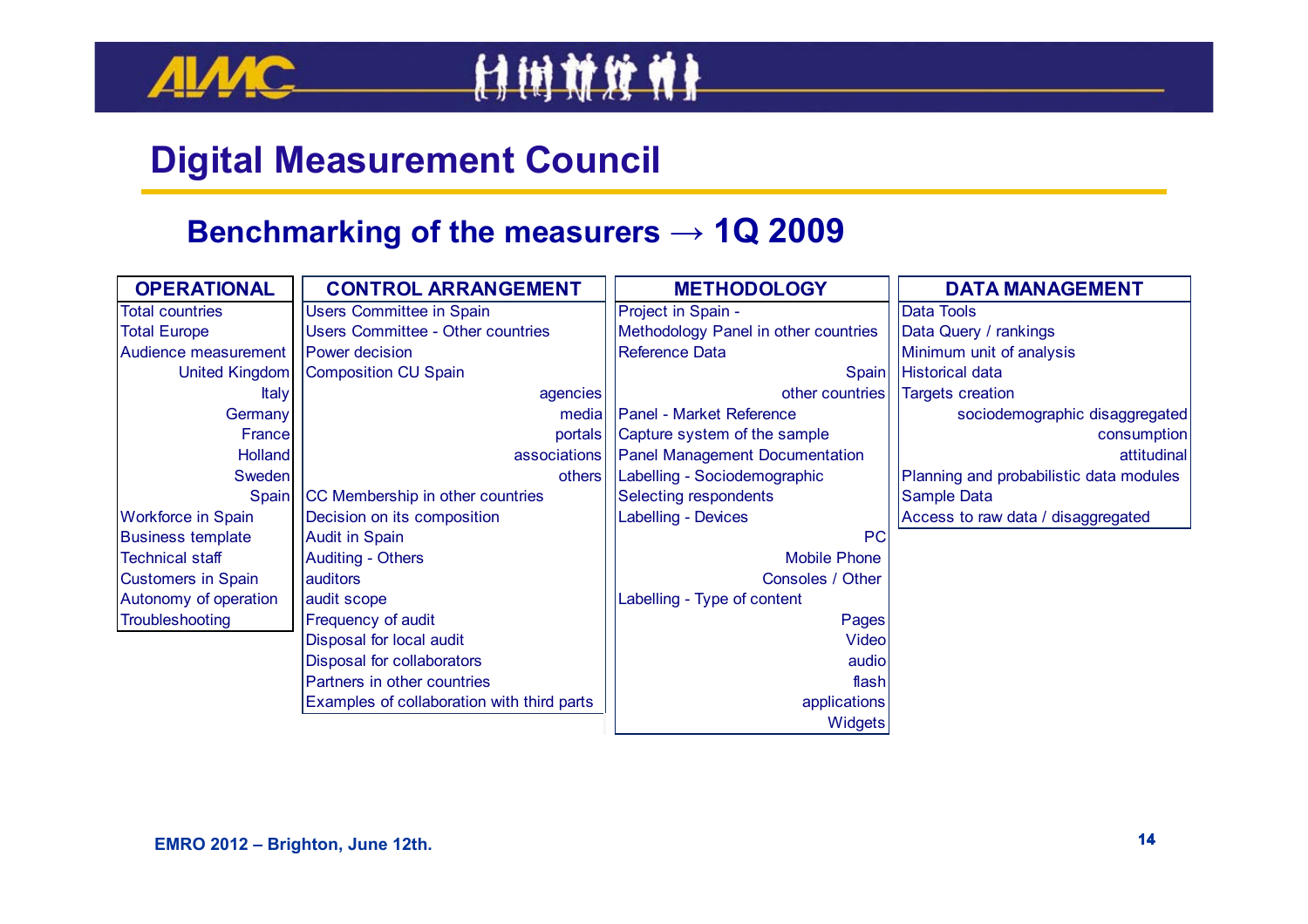- $\blacksquare$  **Actions (2)**
	- ◆ **Requirements for measurers (closed terms)** 
		- $\star$  Universe reference data from EGM (AIMC)  $\rightarrow$  4Q 2009
		- $\star$  Clients Committee  $\rightarrow$  4Q 2009
		- $\star$  External panel audit (AIMC)  $\rightarrow$  1Q 2010
	- **Approaches to the hybridization process** of Nielsen and comScore
	- ♦ **Measurement tools of advertising** activity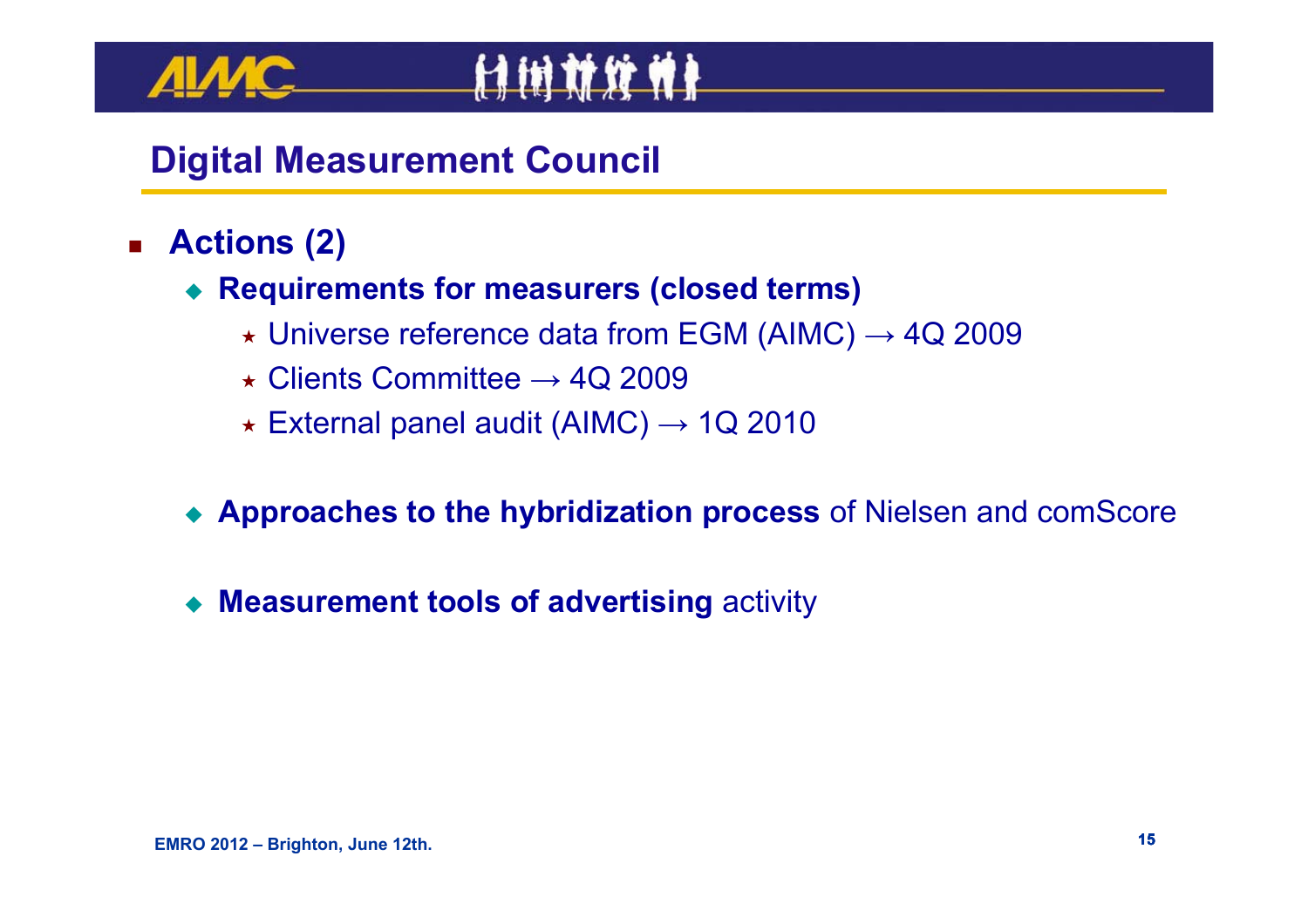#### П **Conclusions**

- ♦ Situation Report of measurers (March 2010)
- ♦ Measurer did not complete the minimum required
- $\mathbf{r}$ **It was recommended a call for tenders about OM**

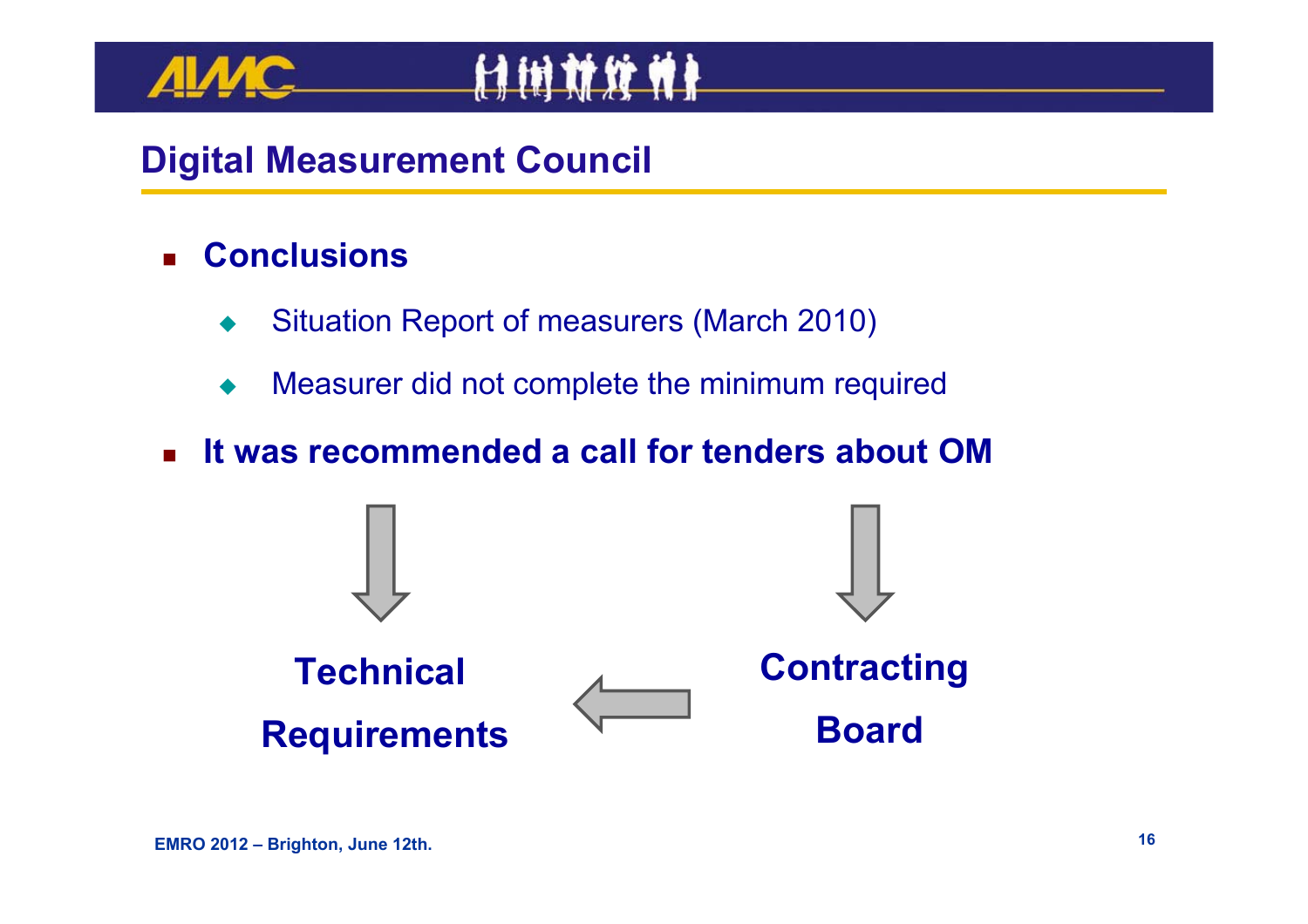- П **Technical requirements to play in online audience measurement (June 2010)**
	- Compliance with the General Principles of the White Paper
	- $\star$  Acceptance to be audited
	- Users' Committee representative and Statutes
	- ◆ Adapting to the local market benchmark
	- ◆ Methodological transparency to the auditor
	- ◆ Provide databases for management
	- Sufficient human, technical and service resources
	- Maintaining the measurement operation at least 3 years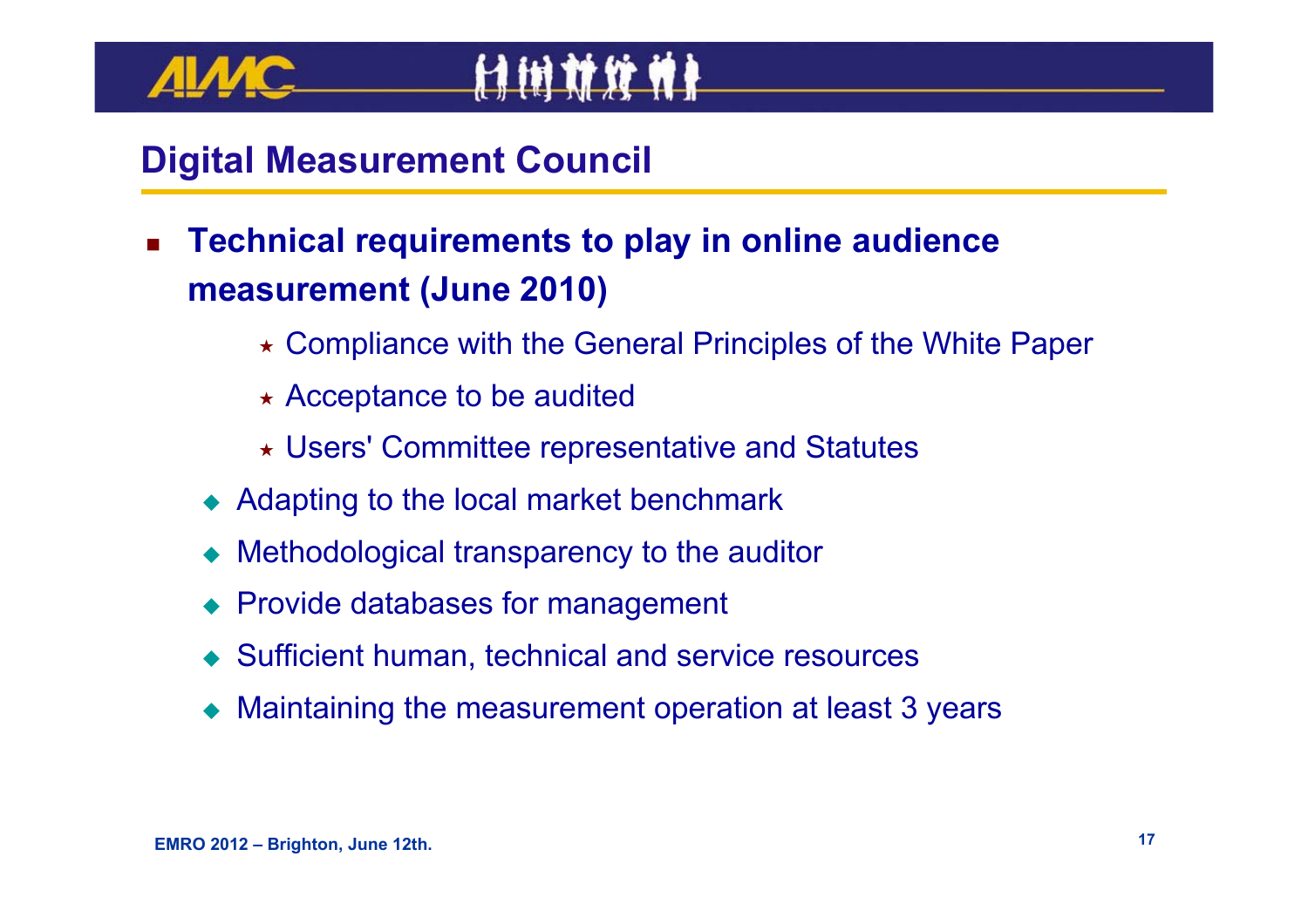



## **2010-2011: Contracting Board**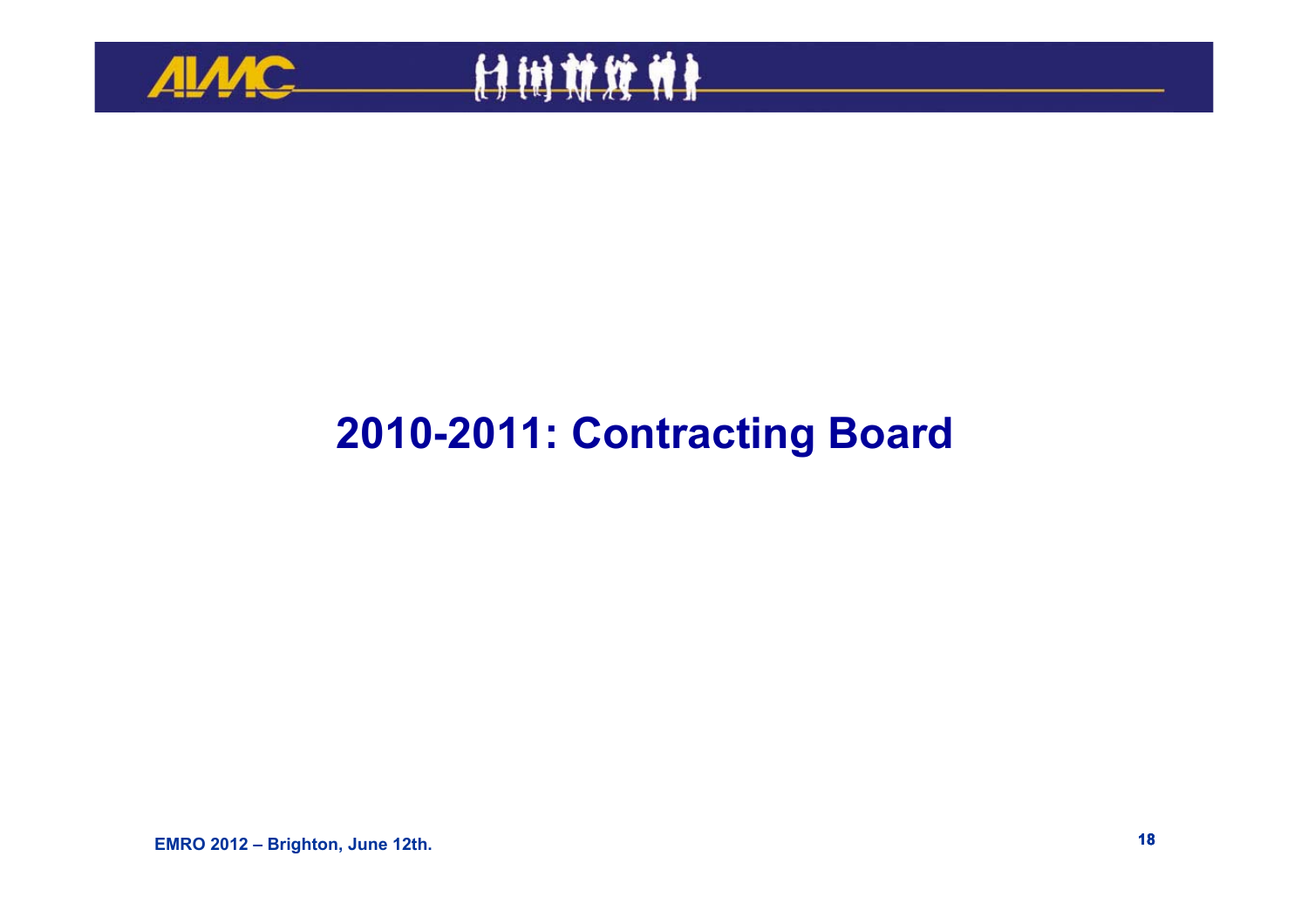#### П **Approval of the Contracting Board (september 2010)**

- ◆ Representatives of all market sectors
- ◆ technical profiles
	- Agencies (3)
	- $\star$  Media (2)
	- $\star$  Audiovisual groups (2)
	- Pure native (portals, blogs, social networks ...) (3)
	- Advertising Networking (1)
	- Mobile Companies (1)
	- Spanish Association of Advertisers (1)
- $\mathcal{L}^{\mathcal{A}}$ Coordinated by AIMC and IAB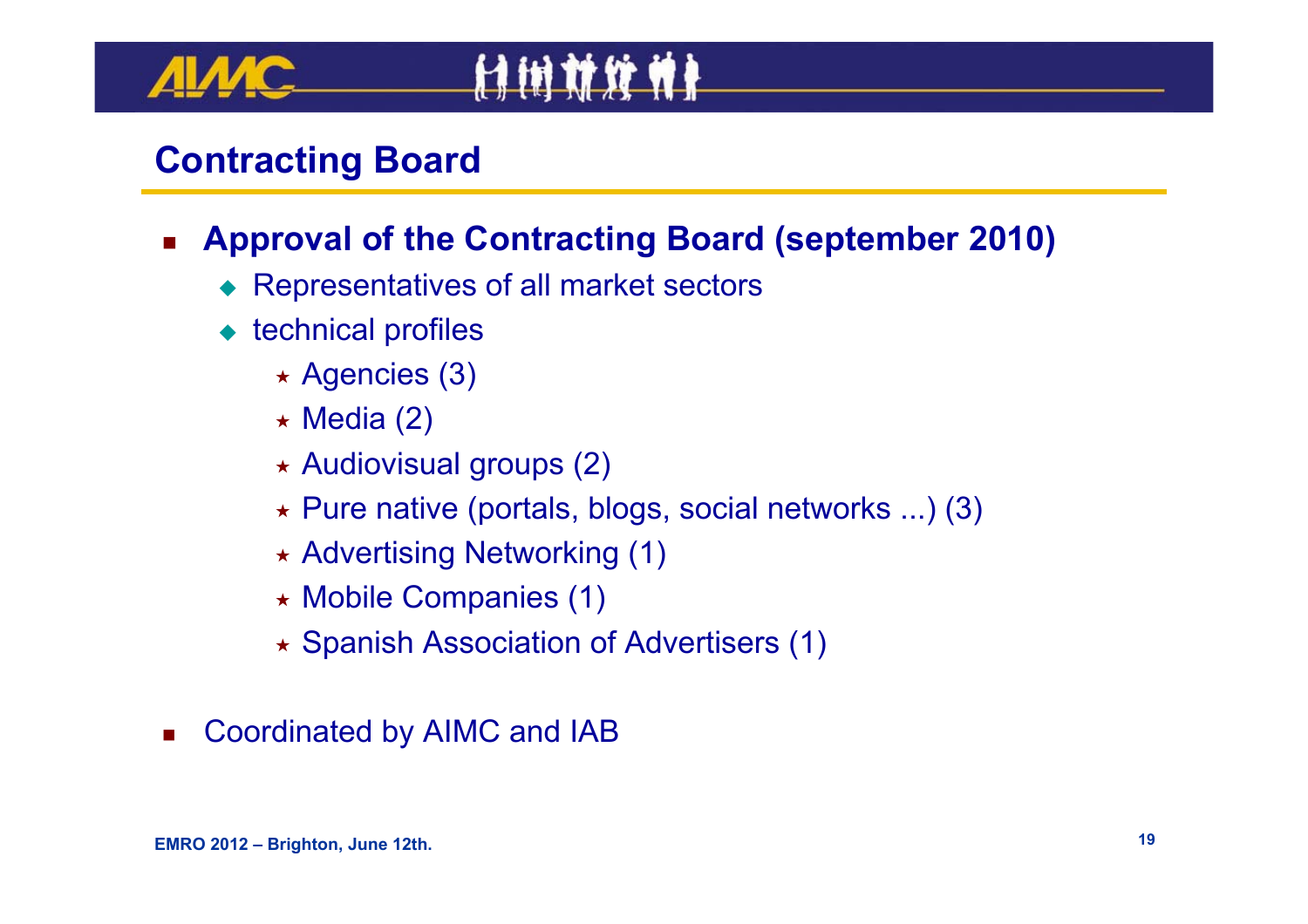- $\mathbf{r}$  **Objectives**
	- **to develop the technical specifications (Request for proposal),**
	- **analyze and evaluate the different offers,**
	- **raising to the Boards the recommended measurer**
- П **Bids submitted: Nielsen / comScore / Kantar Media**
- $\blacksquare$  **The CB recommended "comScore" to AIMC & IAB Boards, but adding some requirements**
- H. The Executive Boards comunicate the winning bid
- П +20 meetings to do it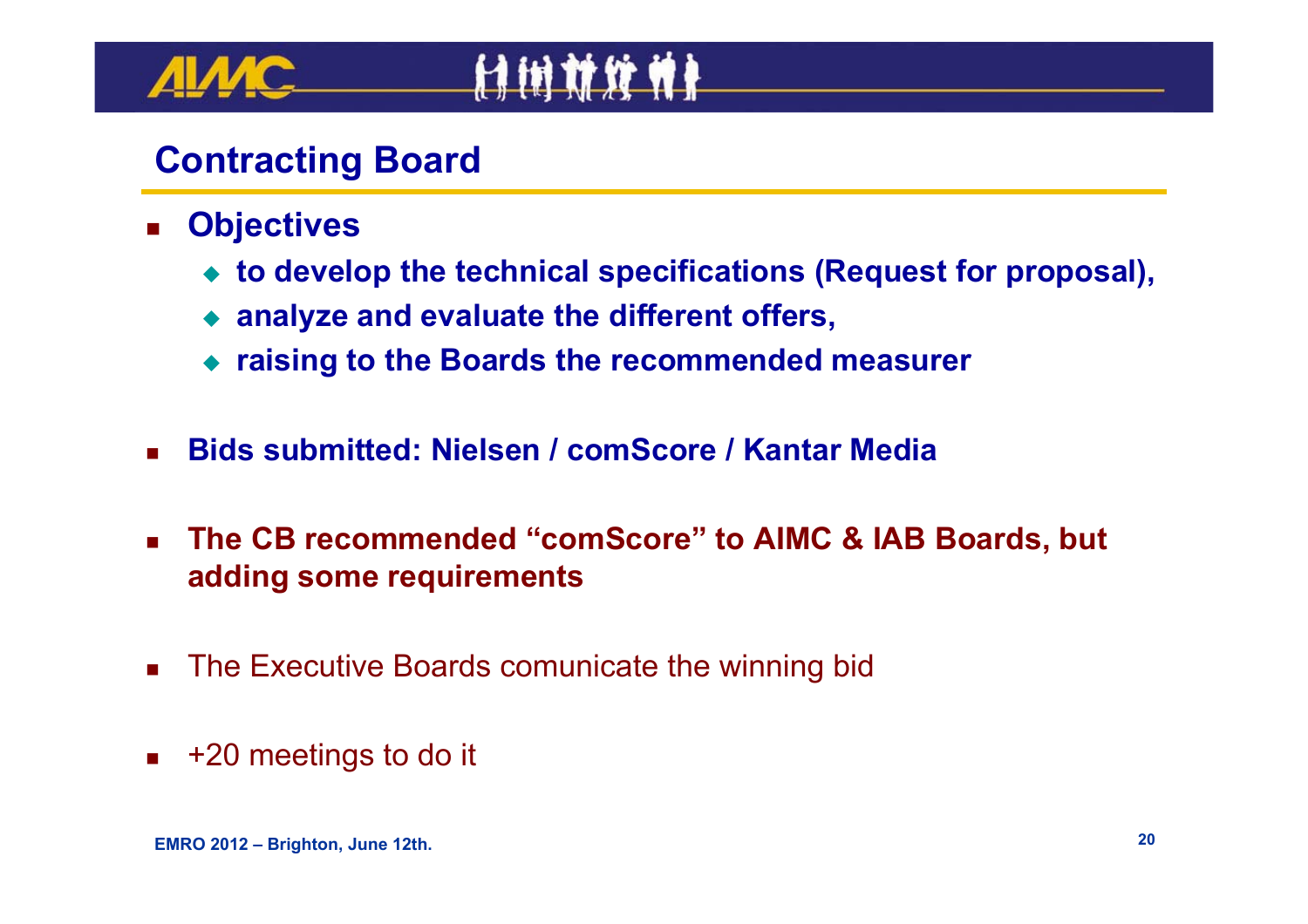**MC** 

#### **Technical Specification ingredients**

#### **INDEX**

计树材纹件

INTRODUCTIONTECHNICAL REQUIREMENTS FOR ONLINE MEASUREMENT **OBJECTIVES** ASPECTS THAT INCLUDE THE ONLINE MEASUREMENT 1. POPULATION2. TYPE OF USE 3. QUANTIFICABLE ASPECTS 4. DATA MINING5. TECHNICAL SPECIFICATIONS FOR ONLINE MEASUREMENT 5.1 PANEL MEASUREMENT 5.2 CENSUS MEASUREMENT 5.3 HYBRID MEASUREMENT 5.3.1 METHOD OF CALCULATION5.3.2 REPRESENTATION OF MEASUREMENT TOOL DATA MANAGEMENT AUDIT OF THE ONLINE MEASUREMENT CHARACTERISTICS OF THE PROCEDURE DEVELOPMENT OF PROCEDUREPLANNING A RESOLUTION OF THE TENDER STRUCTURE OF THE OFFEREVALUATION OF THE OFFER Economic criteriaTechnical CriteriaANNEX 1: LIST OF SPECIFICATIONS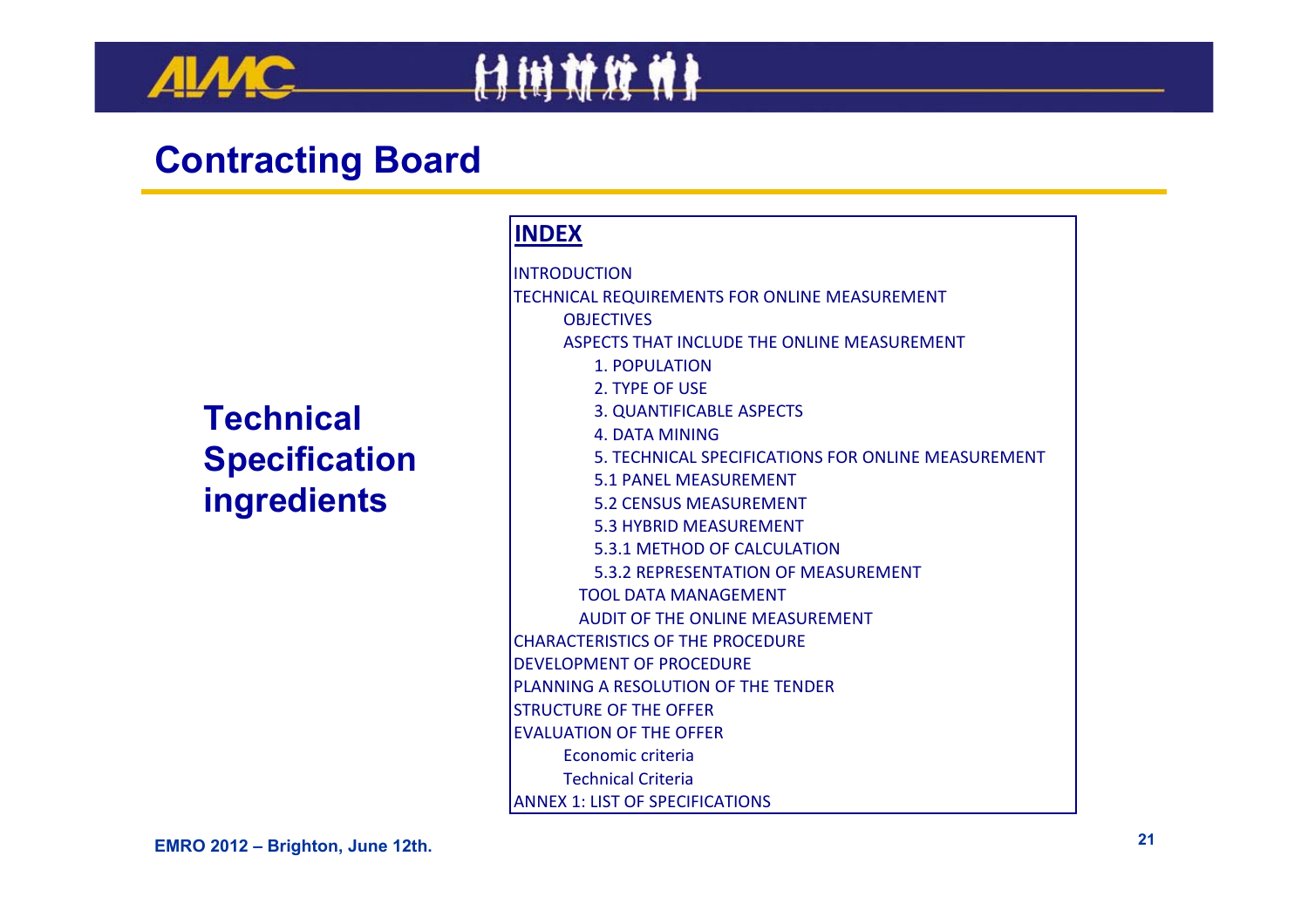

**25**

**15**

**10 11**

**nov. 31**

# 计树材纹件



■ And the recommended **in the figure of the recommended**  $\qquad \qquad \qquad \qquad$  **comScore**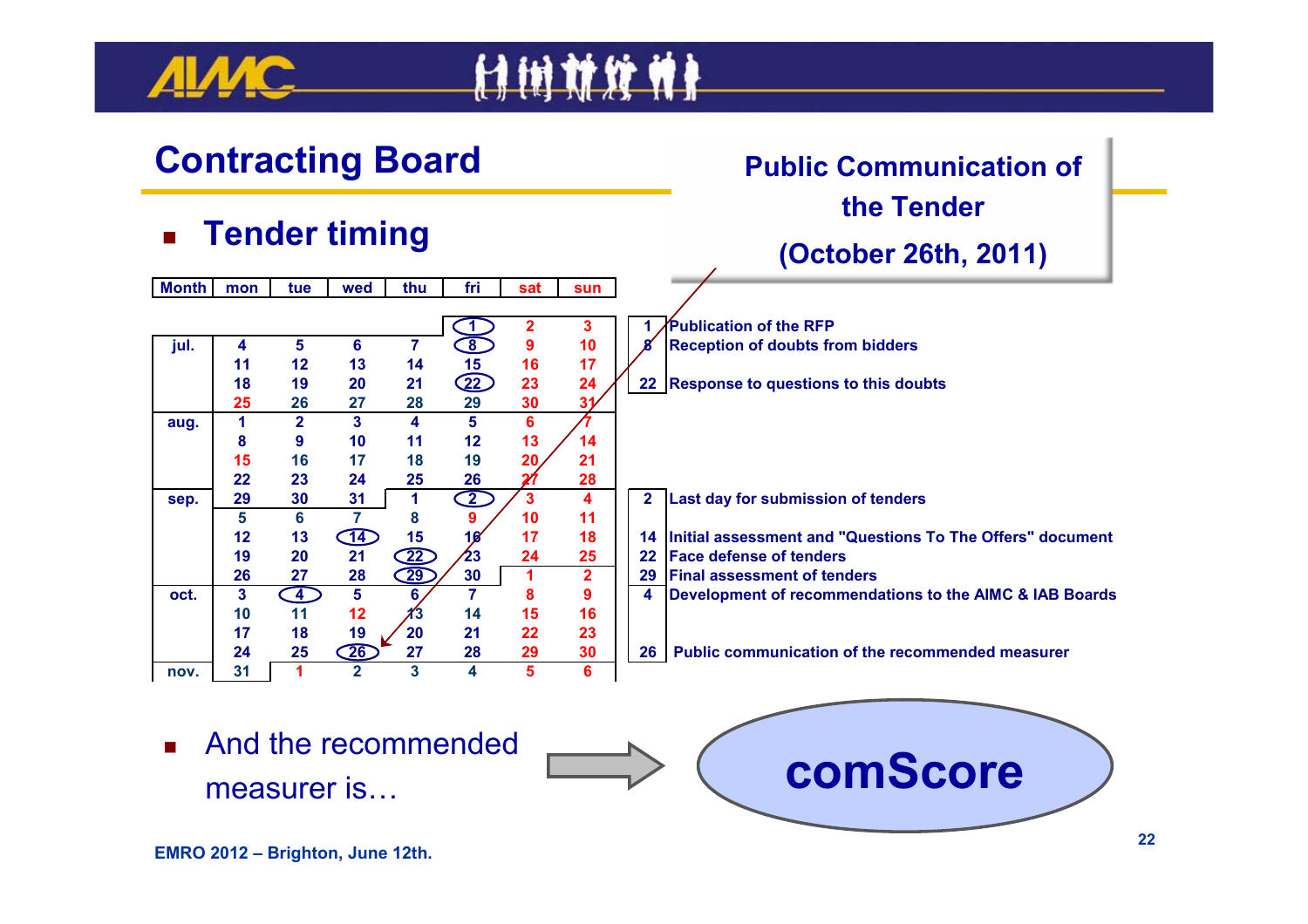# **Contracting Board / Executive Boards AIMC-IAB**

#### П **Requirements added to comScore**

- **General safeguards**
	- $\star$  Transition Plan
	- Technical and human resources
	- Billing milestones
	- $\star$  Improve the online panel and launch the offline panel
	- Signing agreements for auditing census measurement

#### ♦ **Measurement Panel safeguards**

- \* Adoption of universe: 4 + years
- Improving the collection online data (sociodemographics)
- $\star$  Transparency in the recruiment panelists
- Deadlines for mobile measurement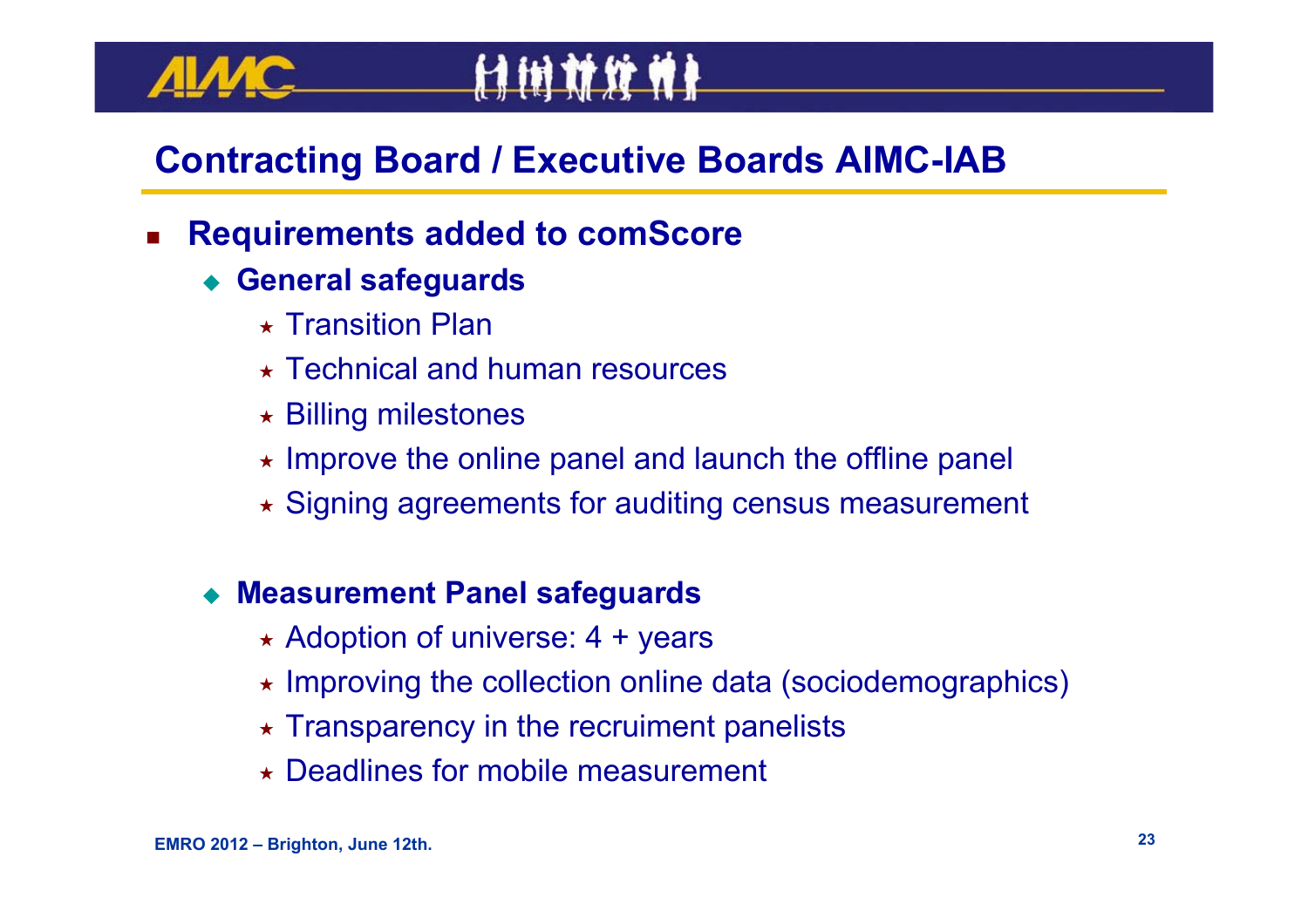- П **Requirements added to comScore**
	- **Measurement Census safeguards** 
		- demographic data
	- **Hybrid measurement safeguards**
		- measuring hybrid phones, Mac, consoles & TVs connected
	- **Advertising measurement safeguards**
		- $\star$  timetable for Admetrix

#### ♦ **Financial proposal safeguards**

upgrade price / customer base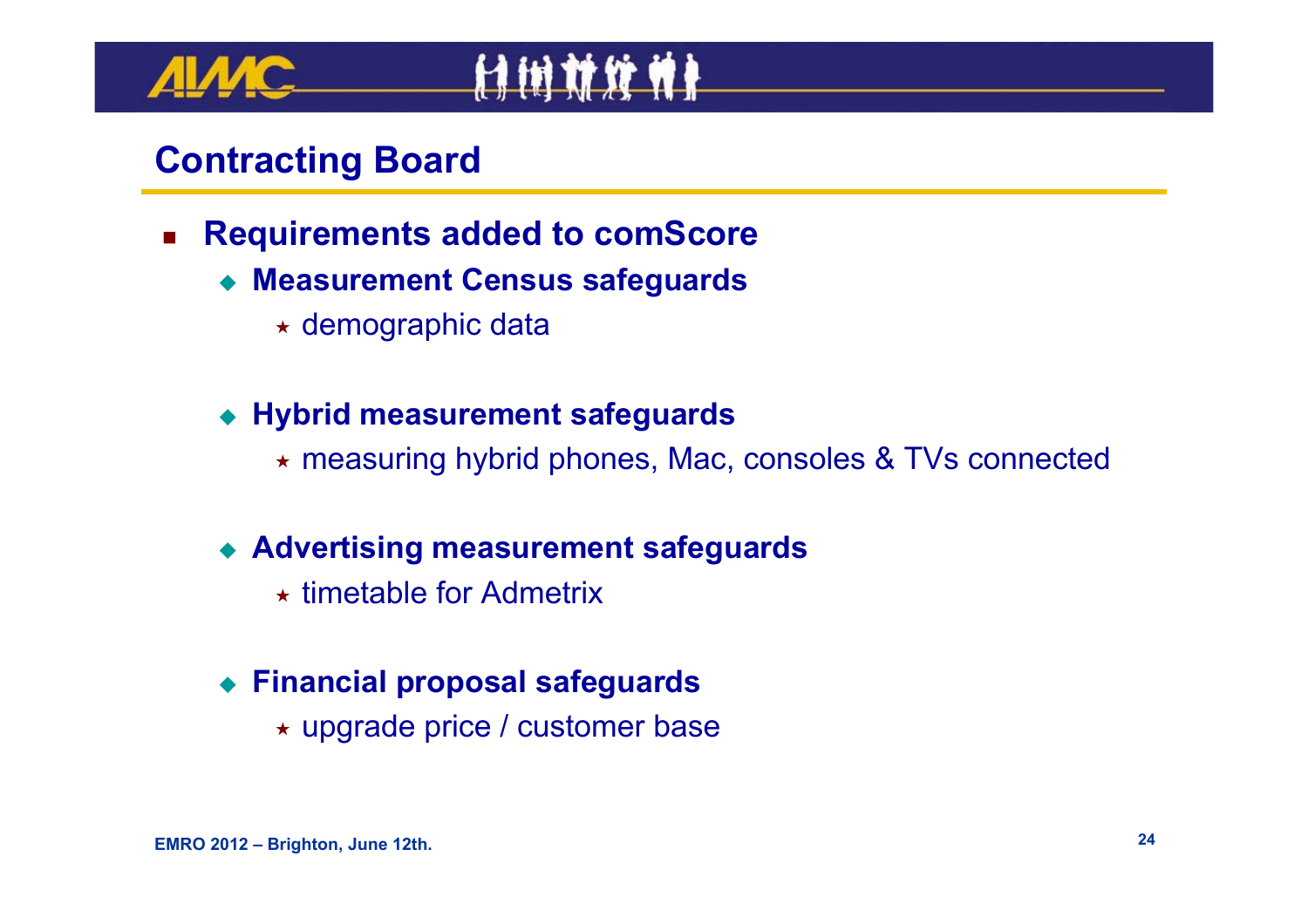- П **Create a Monitoring committee (February 2012)**
- П **Signing a Framework Agreement between AIMC-IAB & ComScore**
	- $\bullet$  open to the customers

L *Note:* 

> *This Framework Agreement is not a JIC. AIMC and IAB are associations that support the tender process and issue a decision regarding the recommended measurer. This freely provides its contractual relationship with each customer, within a framework of protection established by the collaboration agreement. The Framework contain a series of measuring conditions*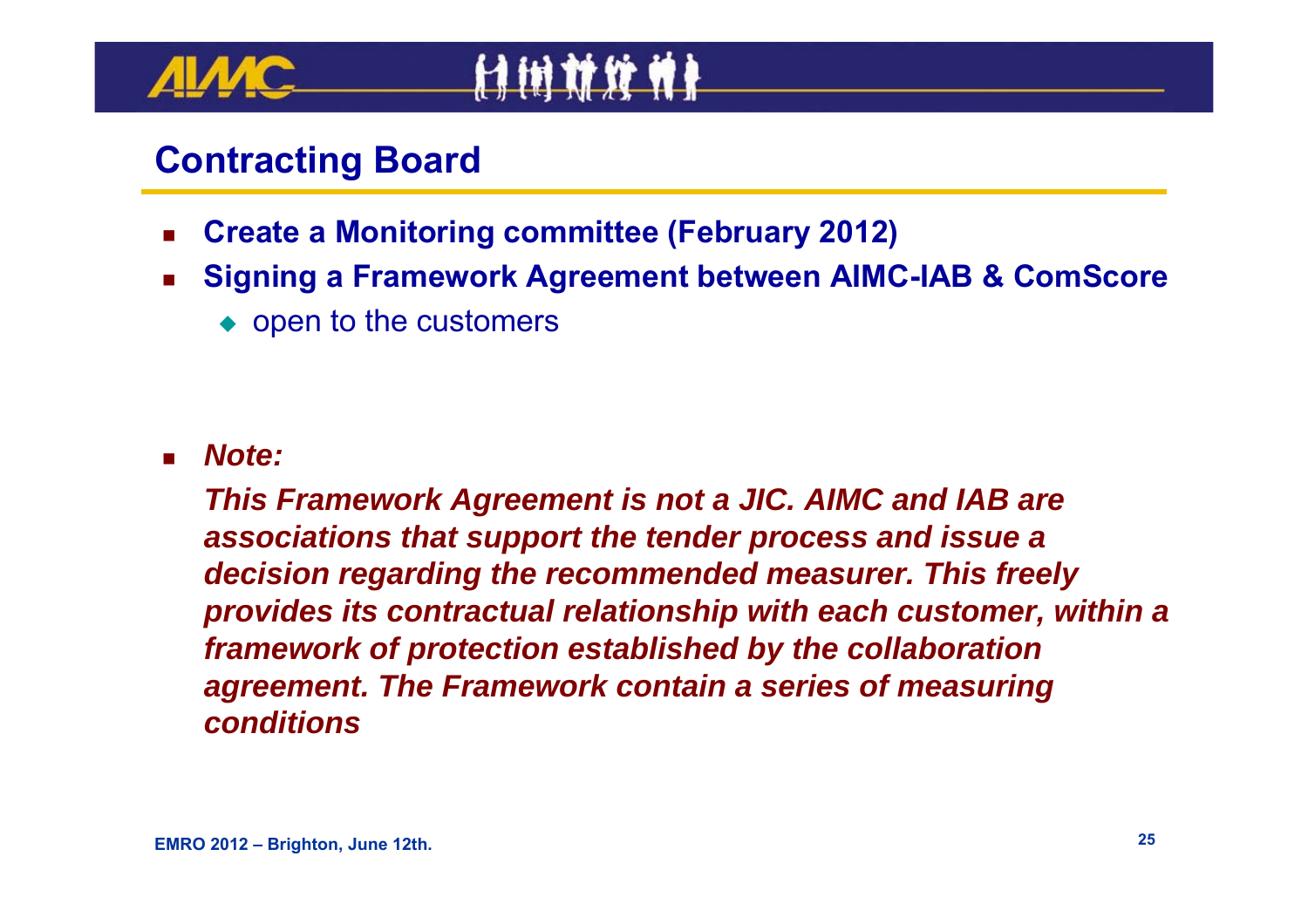



## **2012: Monitoring Committee**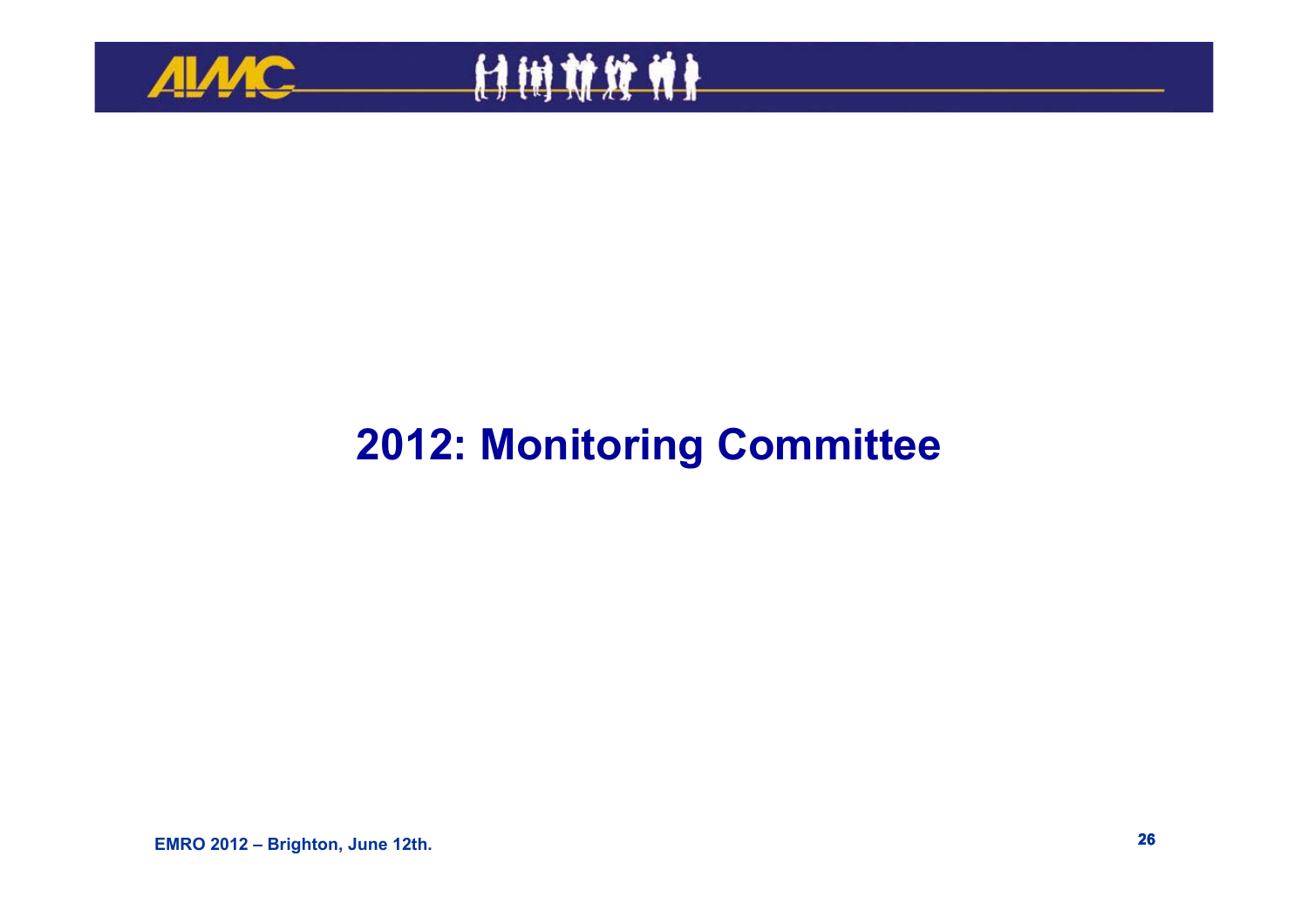### **Monitoring Committee (February 2012 - February 2013)**

**H in 11 If N &** 

#### $\mathcal{L}_{\mathcal{A}}$ **Objectives**

- **check the compliance with the commitment in due time**
- **facilitate the work and clear the doubts**
- ♦ Composed by 6 people plus two coordinators of AIMC and IAB
	- $\star$  Media (2)
	- Digital Natives (2)
	- Agencies (1)
	- Advertisers (1)
- ♦ Start: February 2012 (7 meetings until now)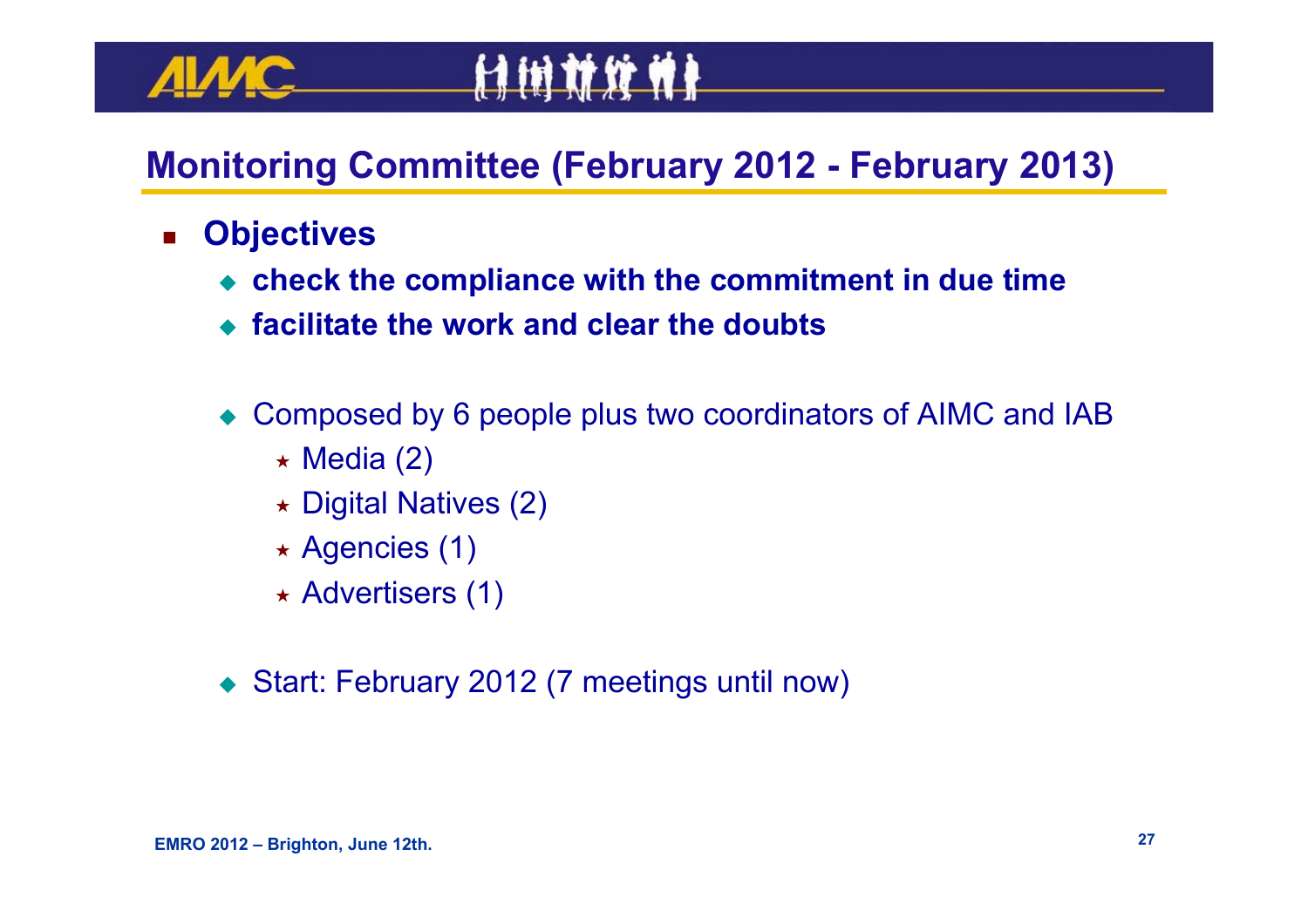#### **Monitoring Committee (February 2012 - February 2013)**

П **Milestones in the roadmap of Monitoring Committee**

**A in 11 17 4 1** 

- **economic procurement**
- **audit of the Panel, the meter and hybridization algorithms**
- ◆ **certification of Direct tool, essential in the process of hybridization**
- **adoption of universe referential (4 and over)**
- **creation of an offline panel**
- ◆ **monthly monitoring of the online panel situation**
- ♦ **the process of tagging**
- ♦ **development of unified data (hybrids)**
- **development of Admetrix**
- ♦ **multi-device & multiplatform measurement**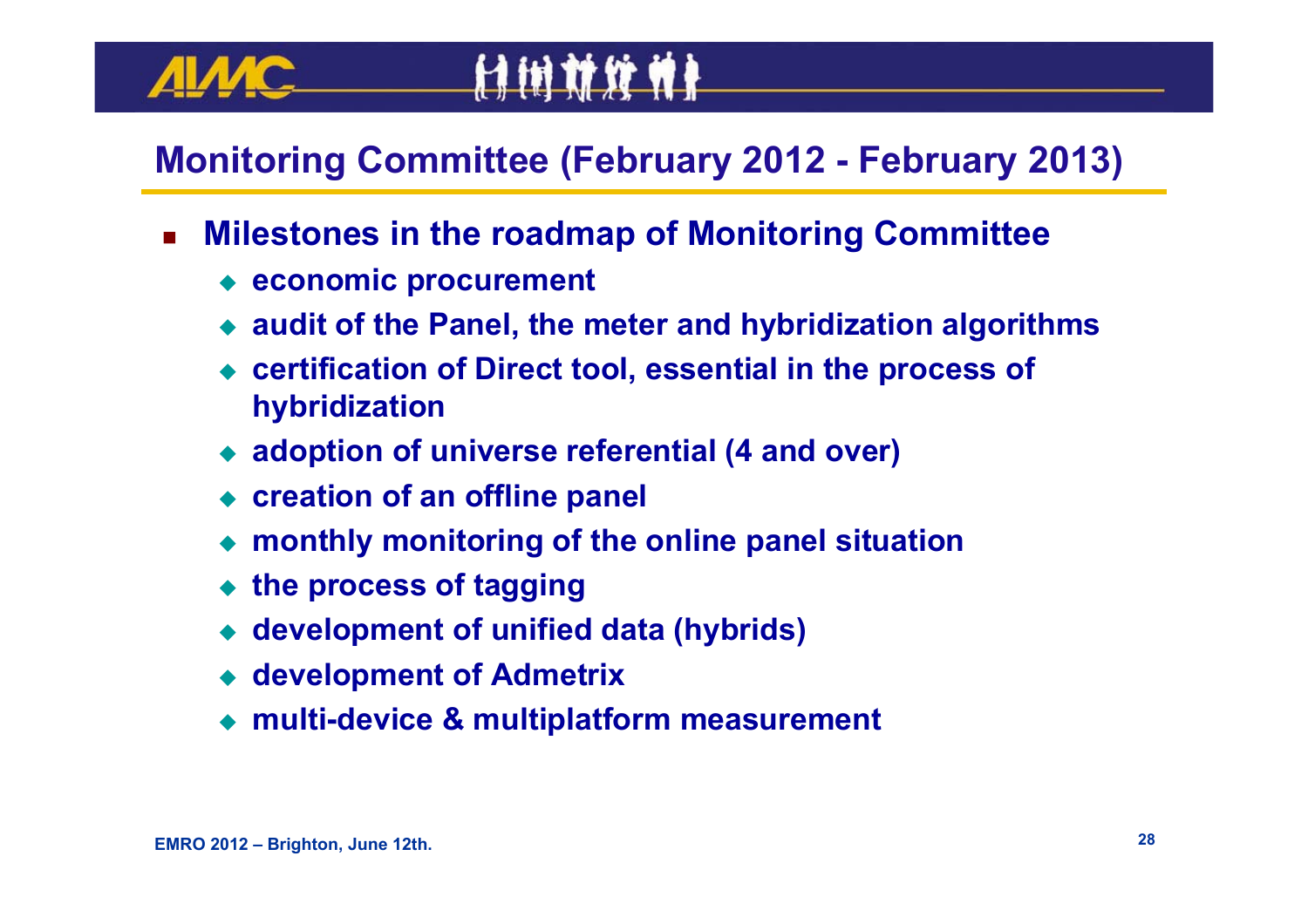#### **Monitoring Committee (February 2012 - February 2013)**

计树材纹件

#### **TRACKING CONTROL OF ONLINE MEASUREMENT AUDIENCE OF COMSCORE ACTIVITIES AND TIMING**

# and here is how the things are now

| <b>TRACKING OBJECTIVES</b>                                                                                                                                       | <b>TIMING</b>                                            |                                      |
|------------------------------------------------------------------------------------------------------------------------------------------------------------------|----------------------------------------------------------|--------------------------------------|
| <b>Economic recruitment</b><br>50%<br>60%<br>75%<br>90%<br>100%                                                                                                  | $jan-12$<br>$apr-12$<br>$jul-12$<br>$oct-12$<br>$jan-13$ | ok<br>ok                             |
| <b>Audit</b><br><b>Start of the audit</b><br>Availability according to OJD audit clients (*)<br>(*) dependent on the final date of the OJD certification process | $jan-12$<br>$mar-12$                                     | ok<br>$jun-12$                       |
| 4 + Universe<br>production data                                                                                                                                  | $aug-12$                                                 |                                      |
| <b>Offline Panel</b><br><b>recruitment</b><br>production tests<br>beta data                                                                                      | $feb-12$<br>$apr-12$<br>$may-12$                         | $may-12$<br>$may-12$<br><sup>2</sup> |
| <b>Monthly Online Panel monitoring</b>                                                                                                                           | $jan-12$                                                 | ok                                   |
| <b>Tagging and UDM data</b><br><b>Total UDM data published</b><br><b>Total diary data UDM published</b>                                                          | $dec-12$<br>$mar-13$                                     |                                      |
| <b>Direct (access shared)</b>                                                                                                                                    | jan-12                                                   | ok                                   |
| <b>Admetrix</b><br>admetrix test<br>set up                                                                                                                       | $aug-12$<br>$mar-13$                                     |                                      |
| Multidevice and multiplatorm measurement<br><b>Mobile</b><br><b>Mac</b><br>videoconsoles<br><b>Connected TV</b>                                                  | P<br>3Q-2013<br>3Q-2013<br>3Q-2013                       |                                      |